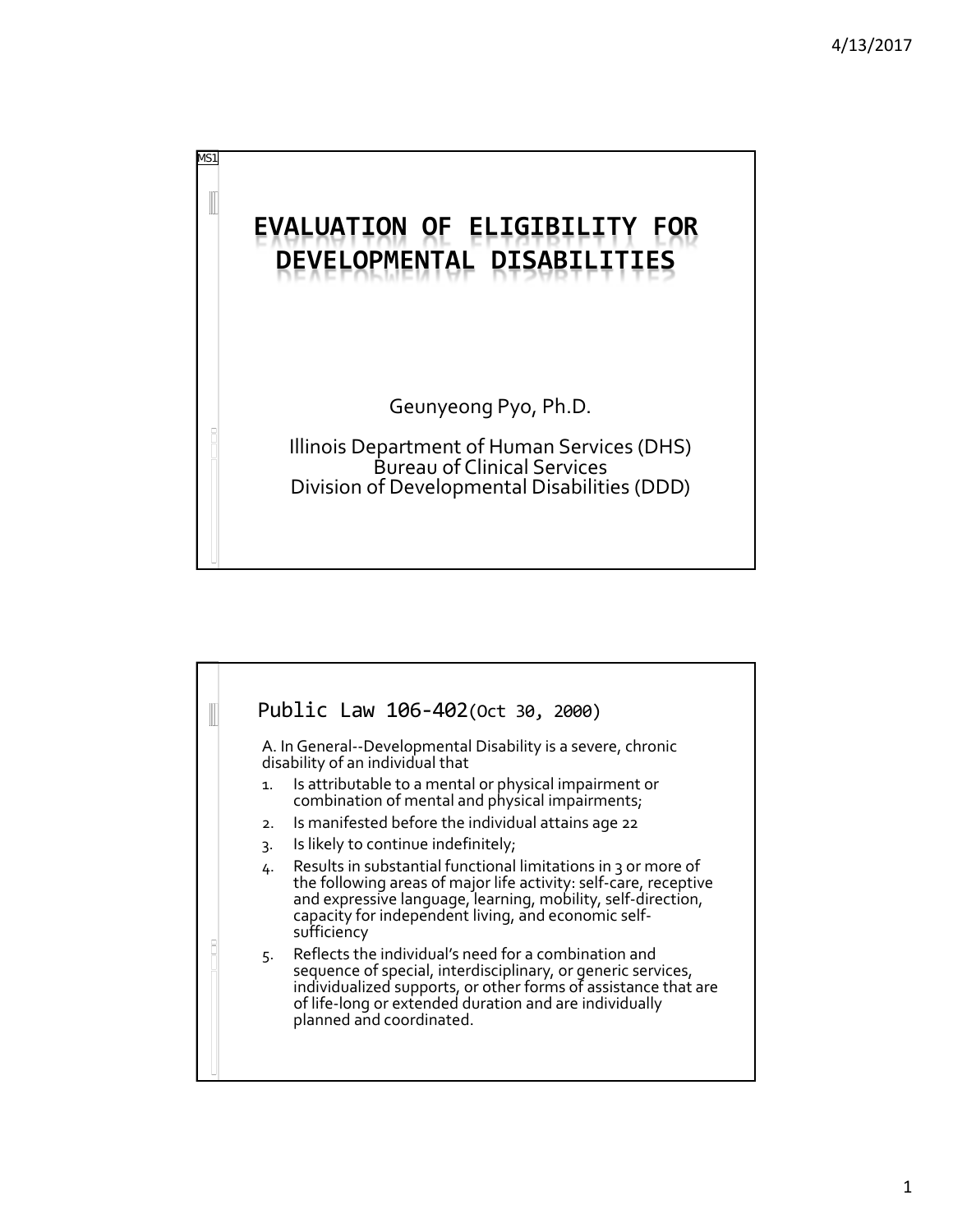## Public Law 106‐402 (cont.)

B. Infants andYoung Children—An individual **from birth to age 9,** inclusive, who has a substantial developmental delay or specific congenital or acquired condition, may be considered to have a developmental disability **without meeting 3 or more of the criteria** described in clauses of subparagraph (A) if the individual, without services and supports, has a high probability of meeting those criteria later in life.

# **Role of DHS in eligibility**

The DHS has the responsibility to oversee the accuracy, quality, and appropriateness of services provided by its contracted entities, including those provided by its ISC agencies. As part of this process, the Department reserves the right to review and approve or reject any PAS assessments and determinations made by its contracted entities (PAS manual 020.00)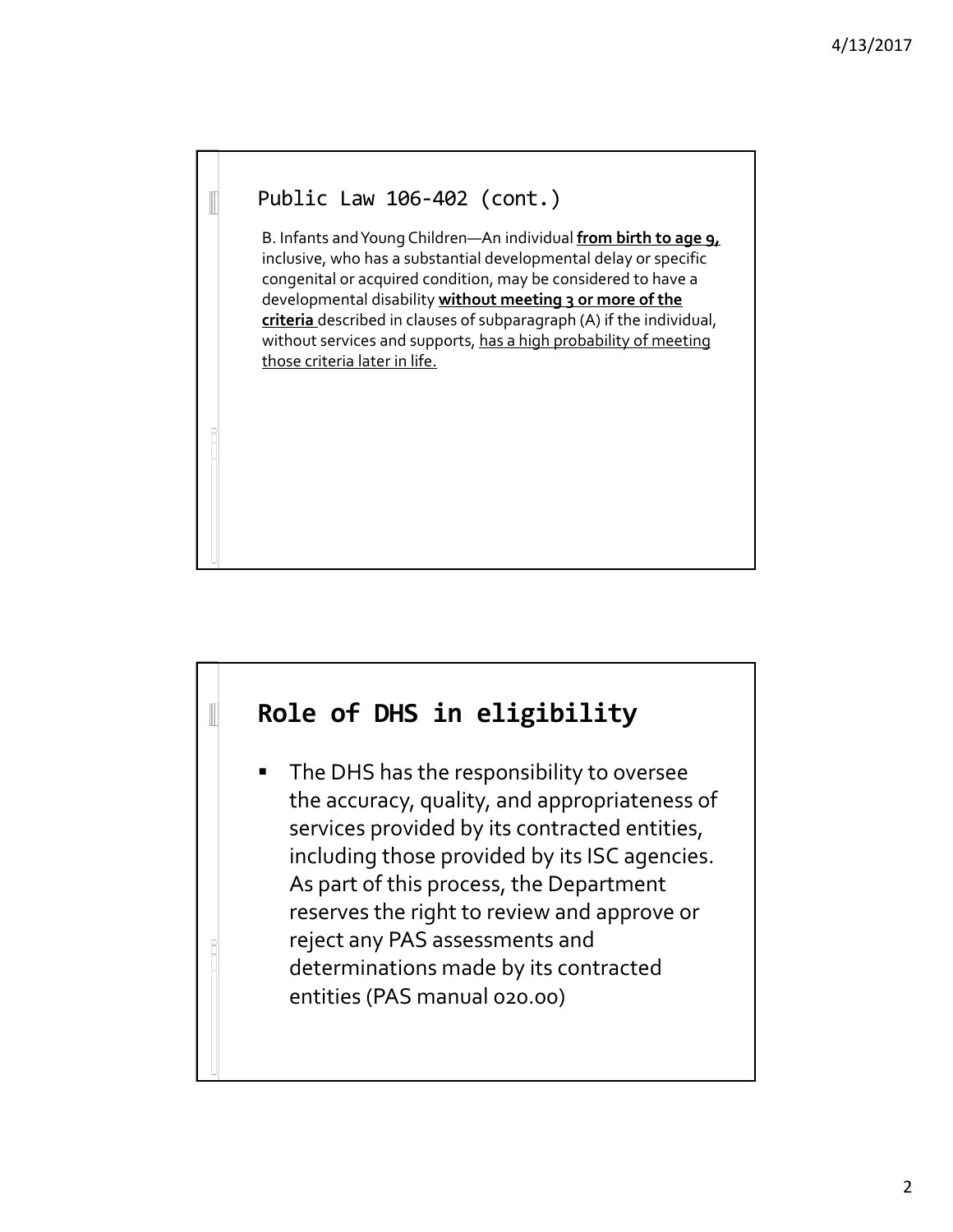

- **To ensure compliance with applicable federal and state laws,** arrange for and conduct assessments, make necessary determinations regarding eligibility for services, educate individuals and families, and make referrals and provide linkage to appropriate and needed services.
- The PAS process will **prevent inappropriate admissions** to long‐term care facilities and **inappropriate enrollments** in waiver programs. (PAS manual 020.00)

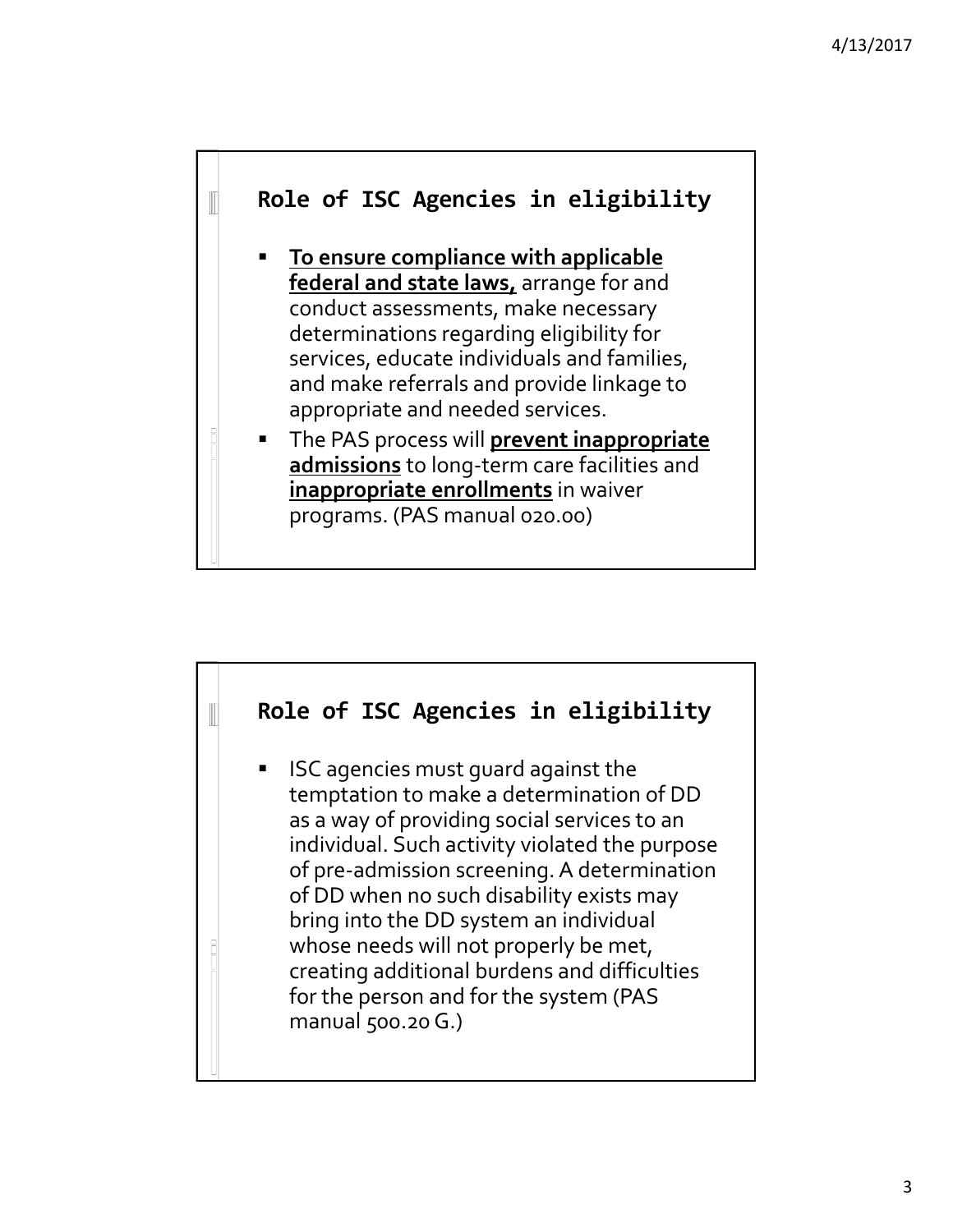## **Determination of Developmental Disability (DDPAS‐5)**

- 1. Part I: Whether the individual has intellectual disability (ID) or a related condition
- 2. Part II: Whether the individual requires active treatment

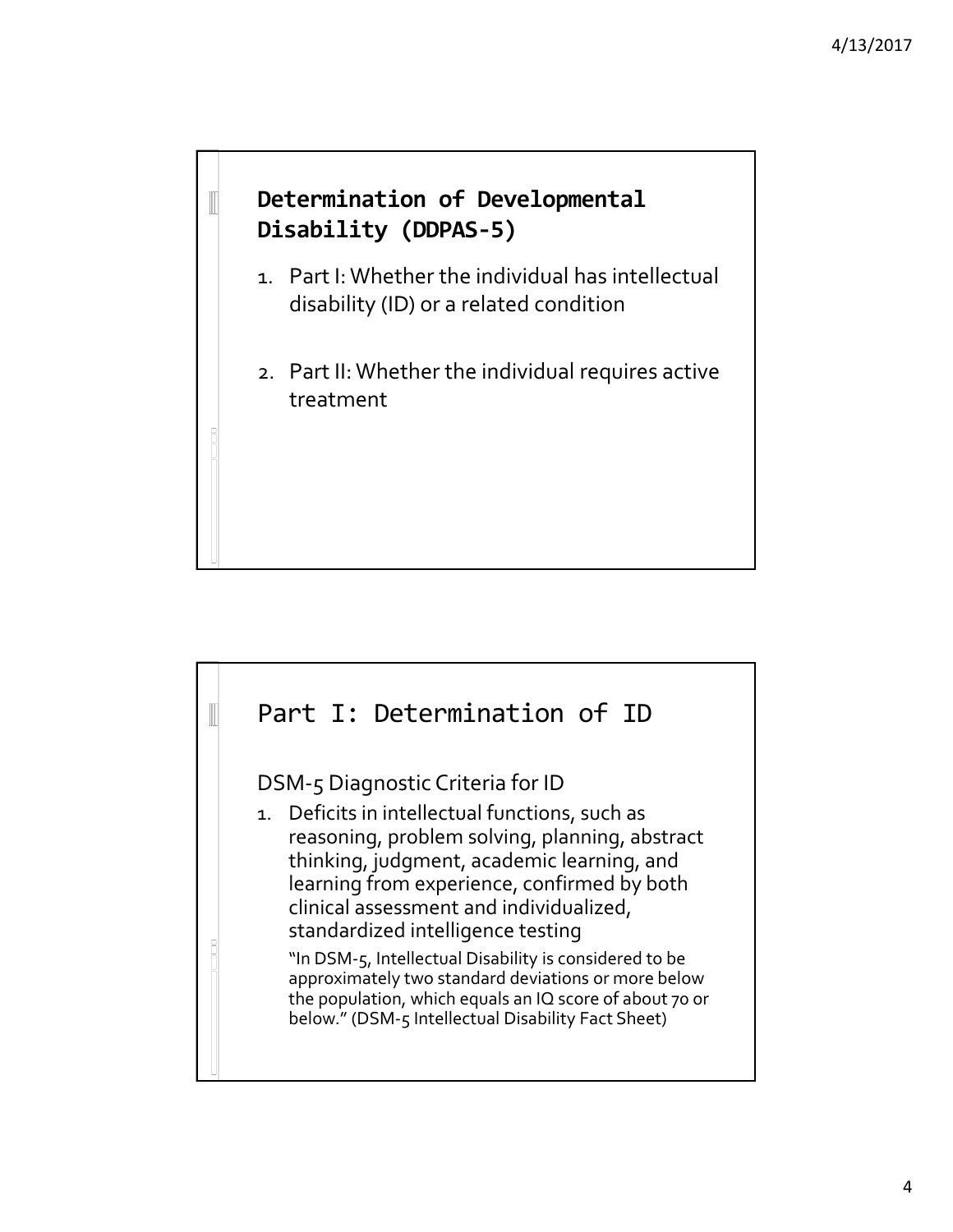

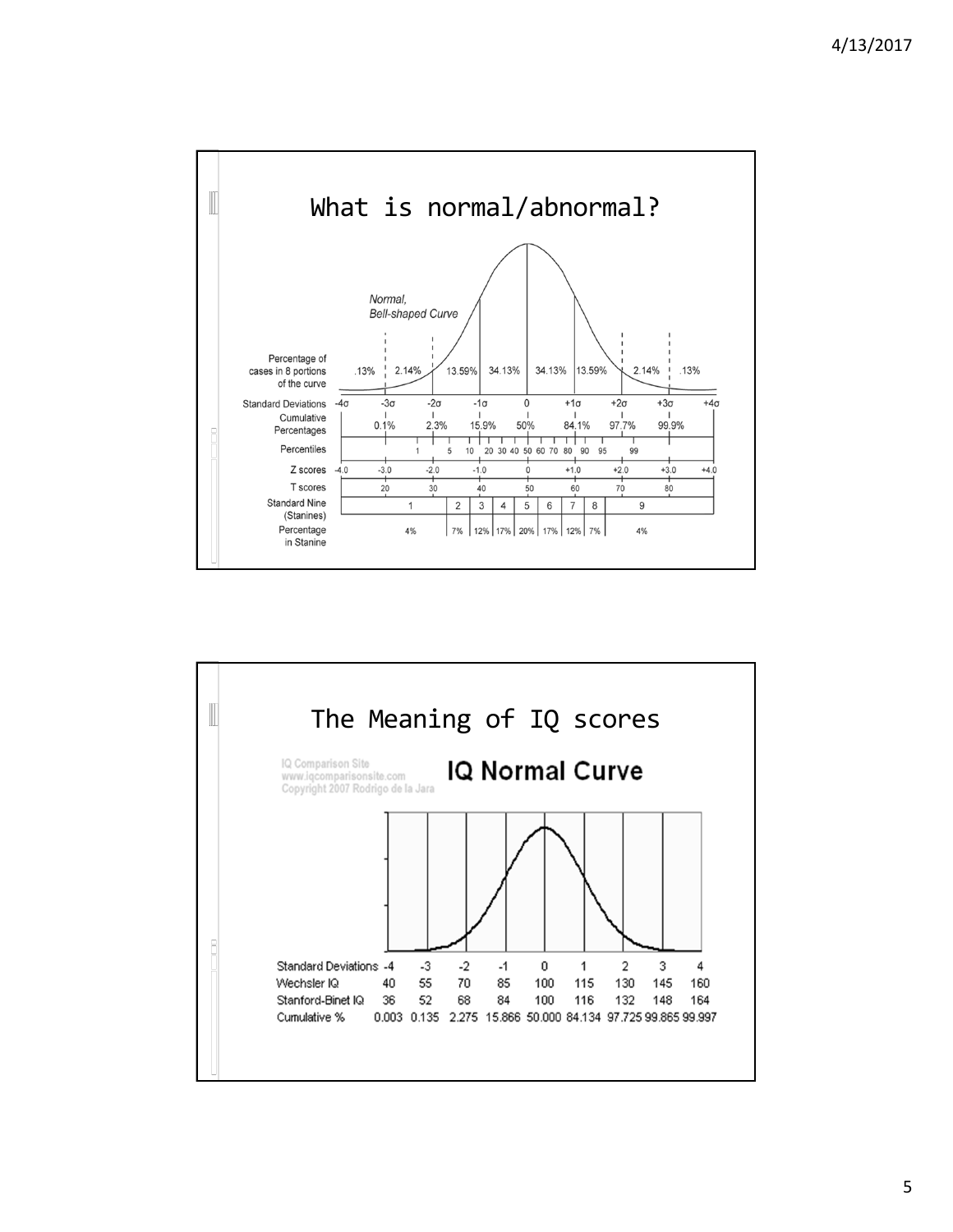

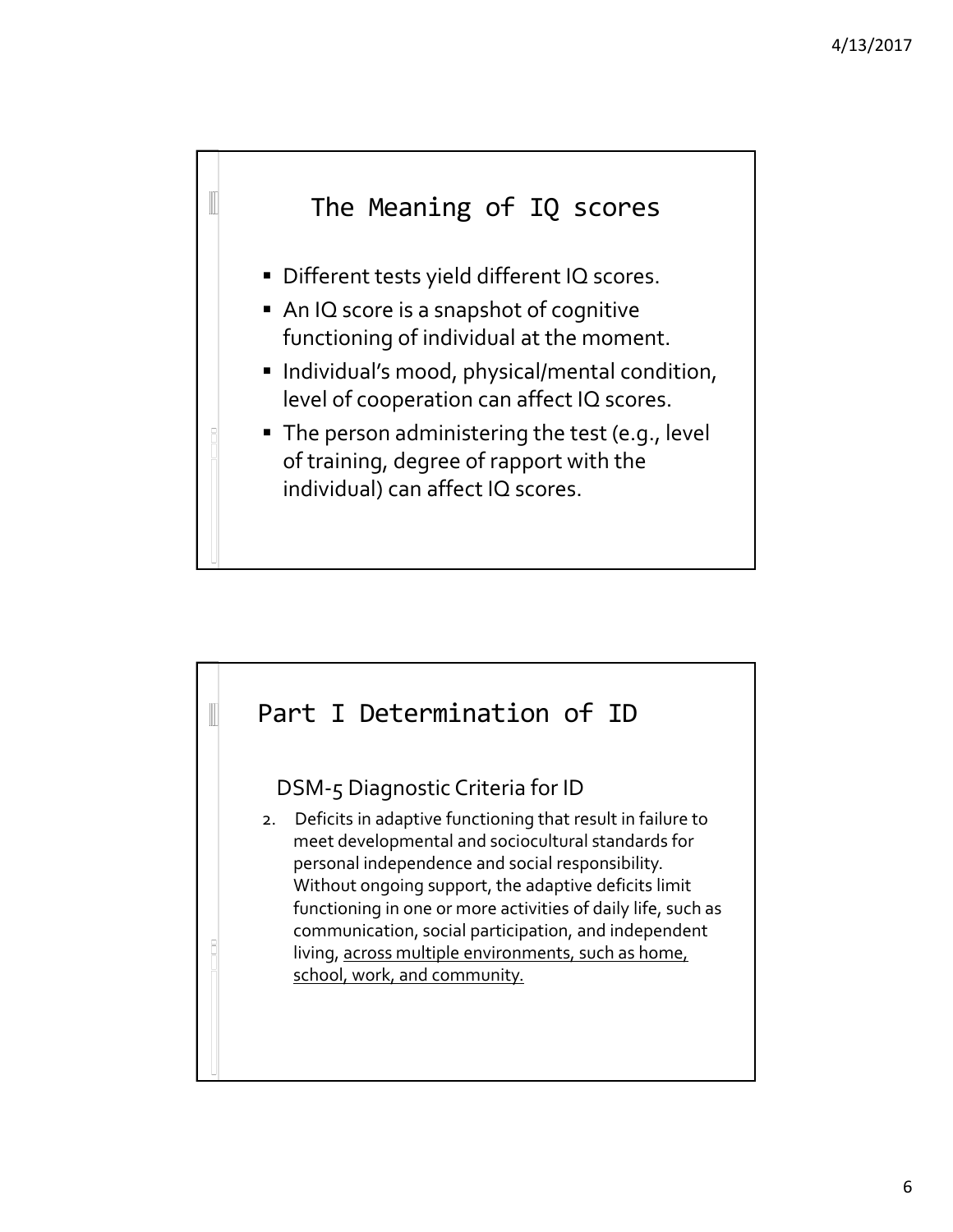# Part I Determination of ID DSM‐5 Diagnostic Criteria for ID Domains of adaptive functioning **Conceptual domain: language, reading, writing, math,** reasoning, knowledge, and memory Social domain: empathy, social judgment, interpersonal communication skills, the ability to make and retain friendships, and similar capacities. Practical domain: self‐management in areas such as personal care, job responsibilities, money management, recreation, and organizing school and work tasks

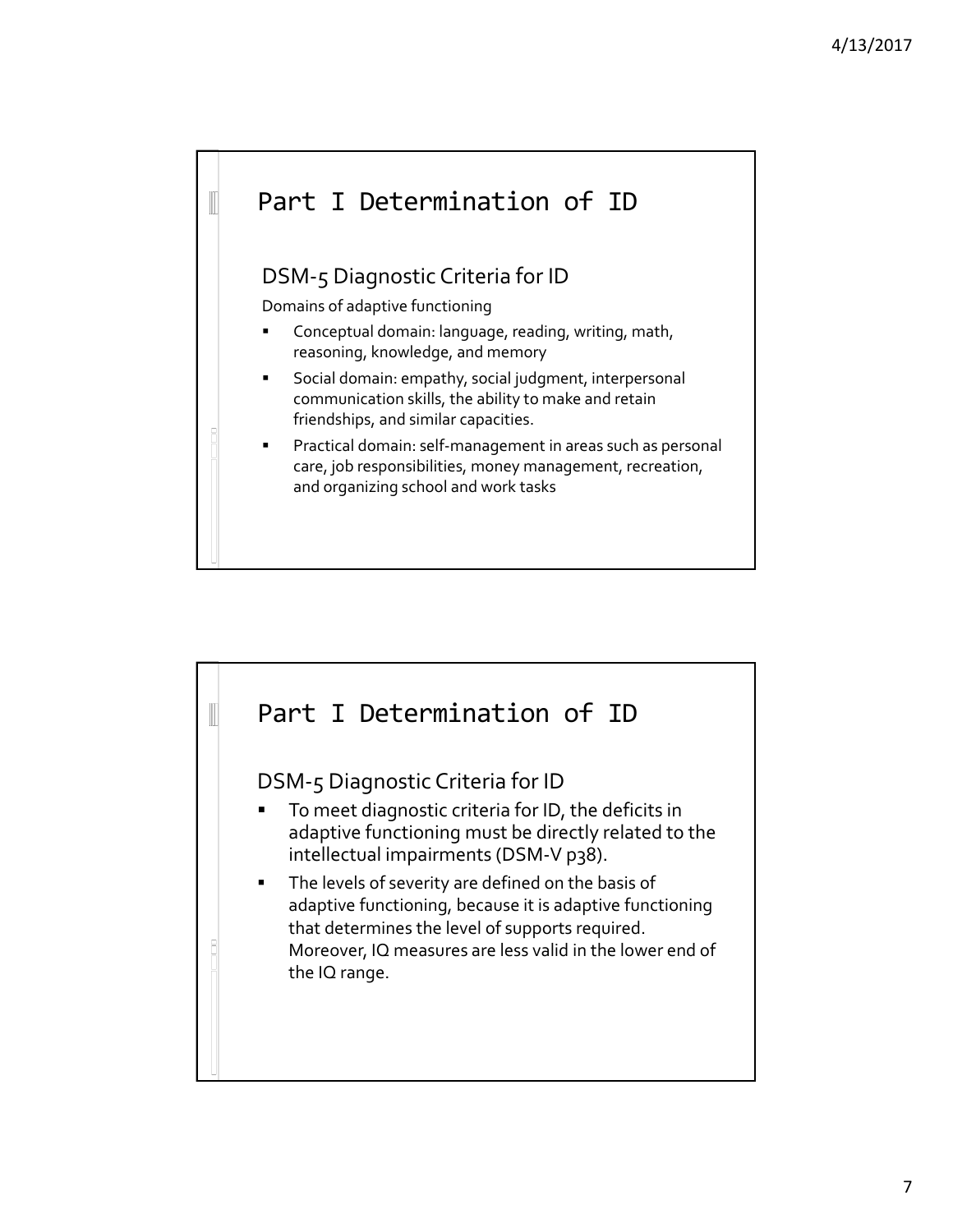

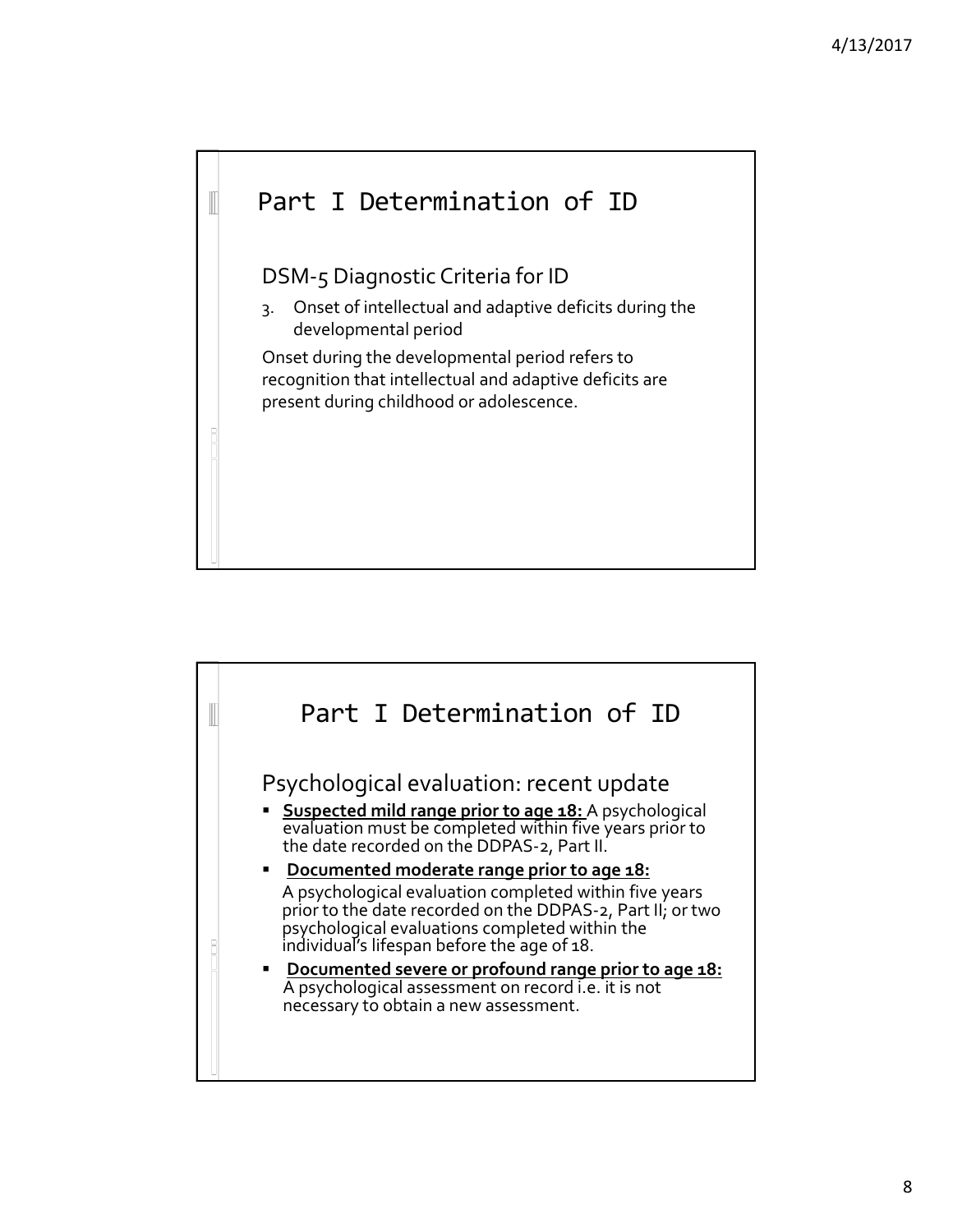

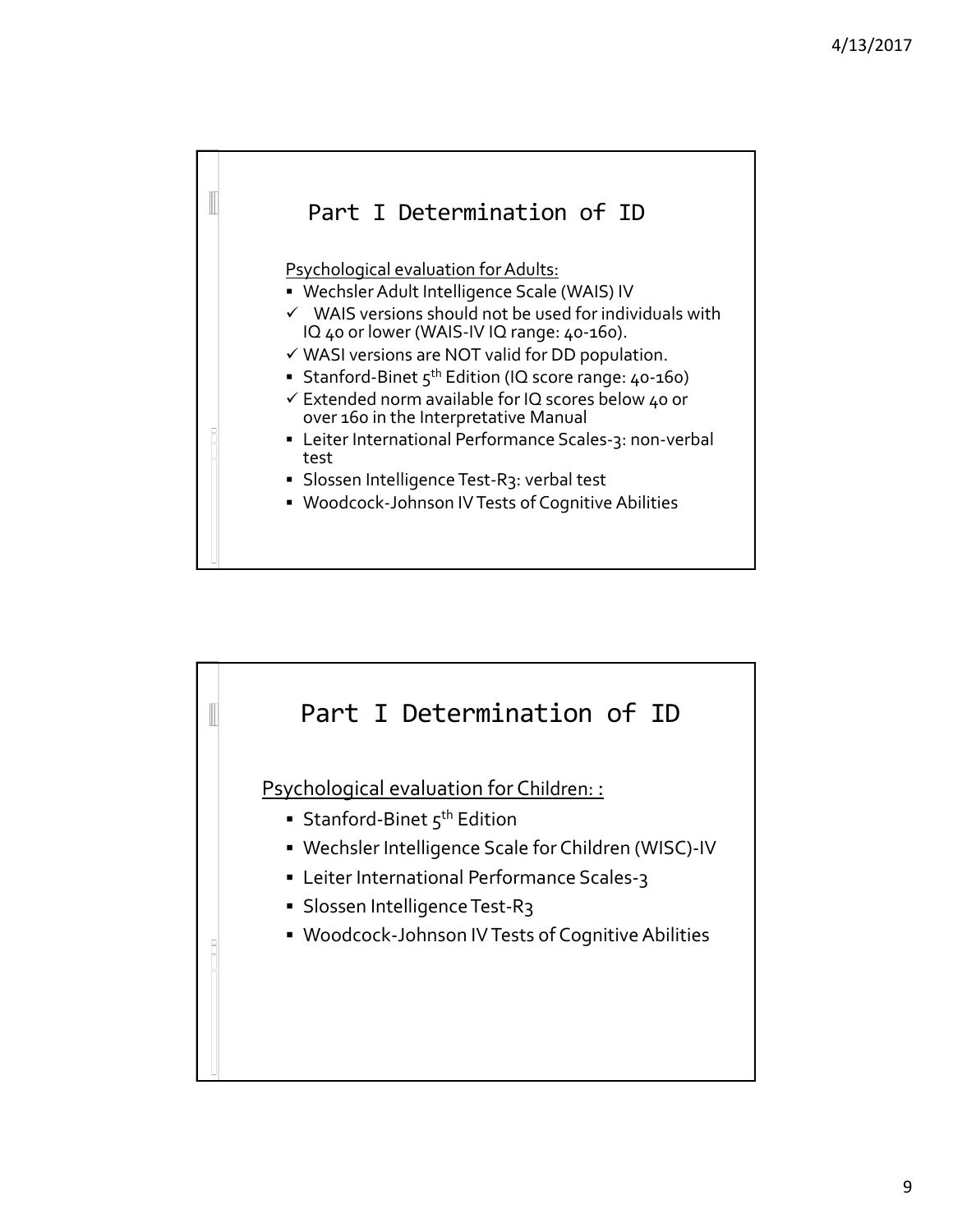

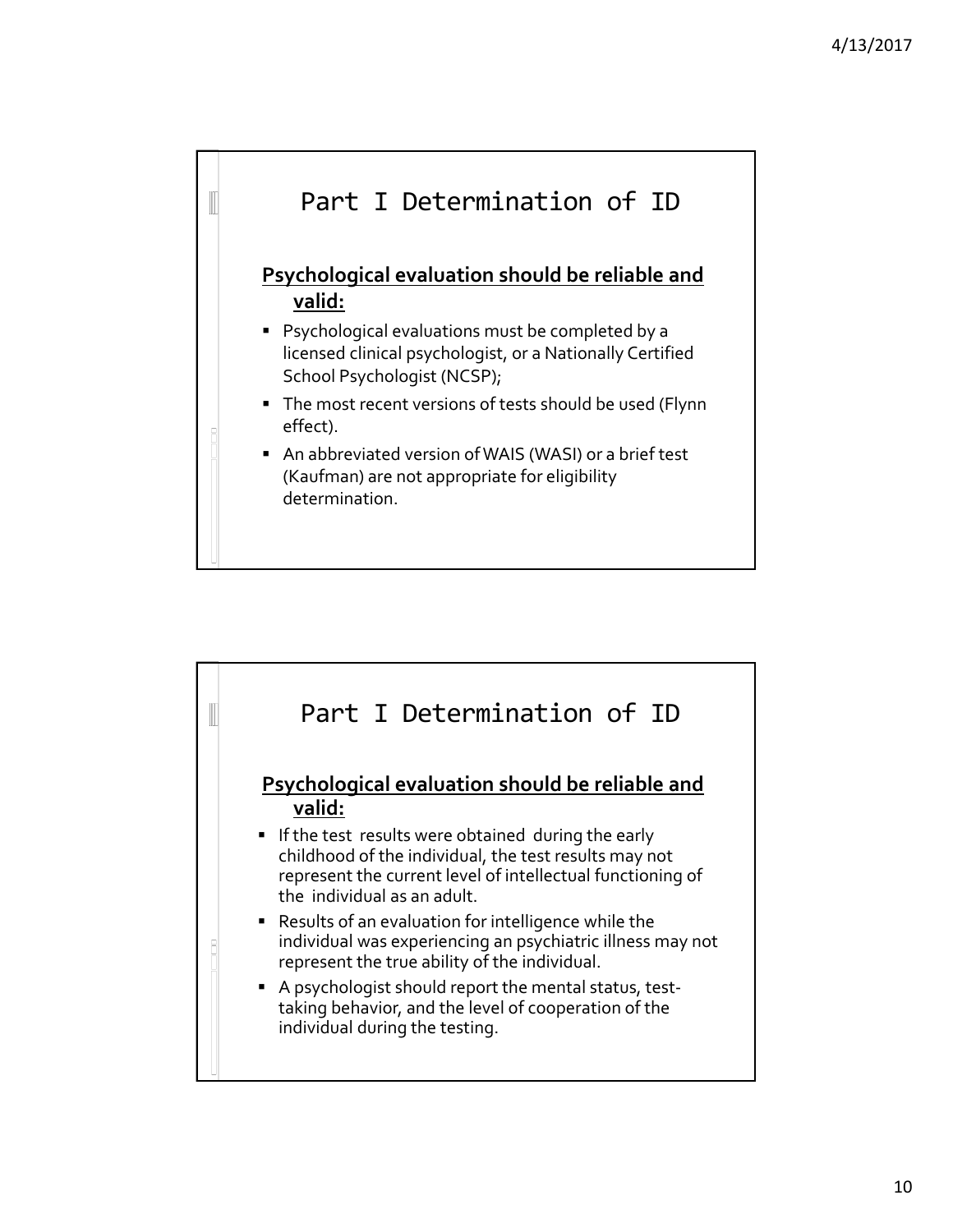

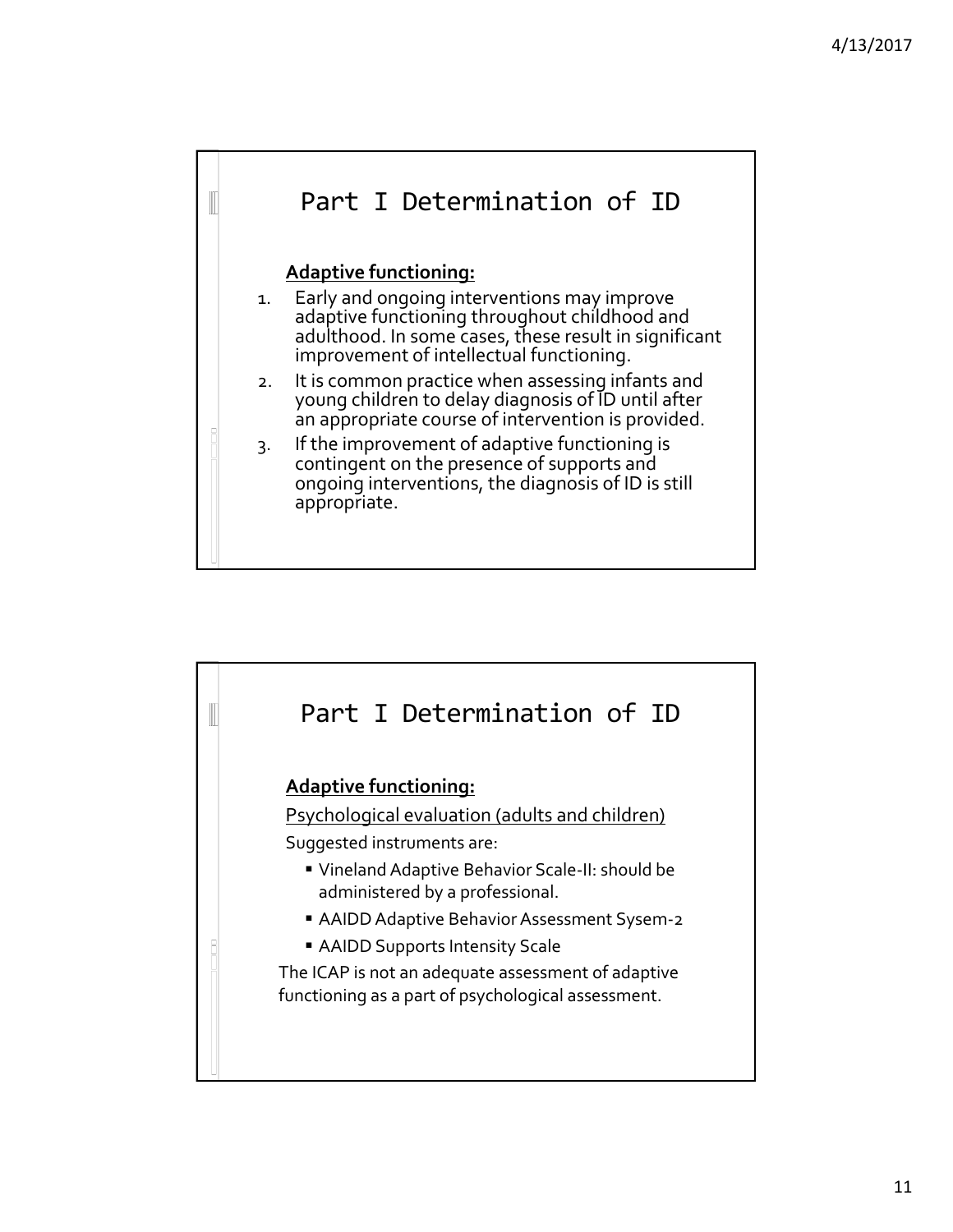

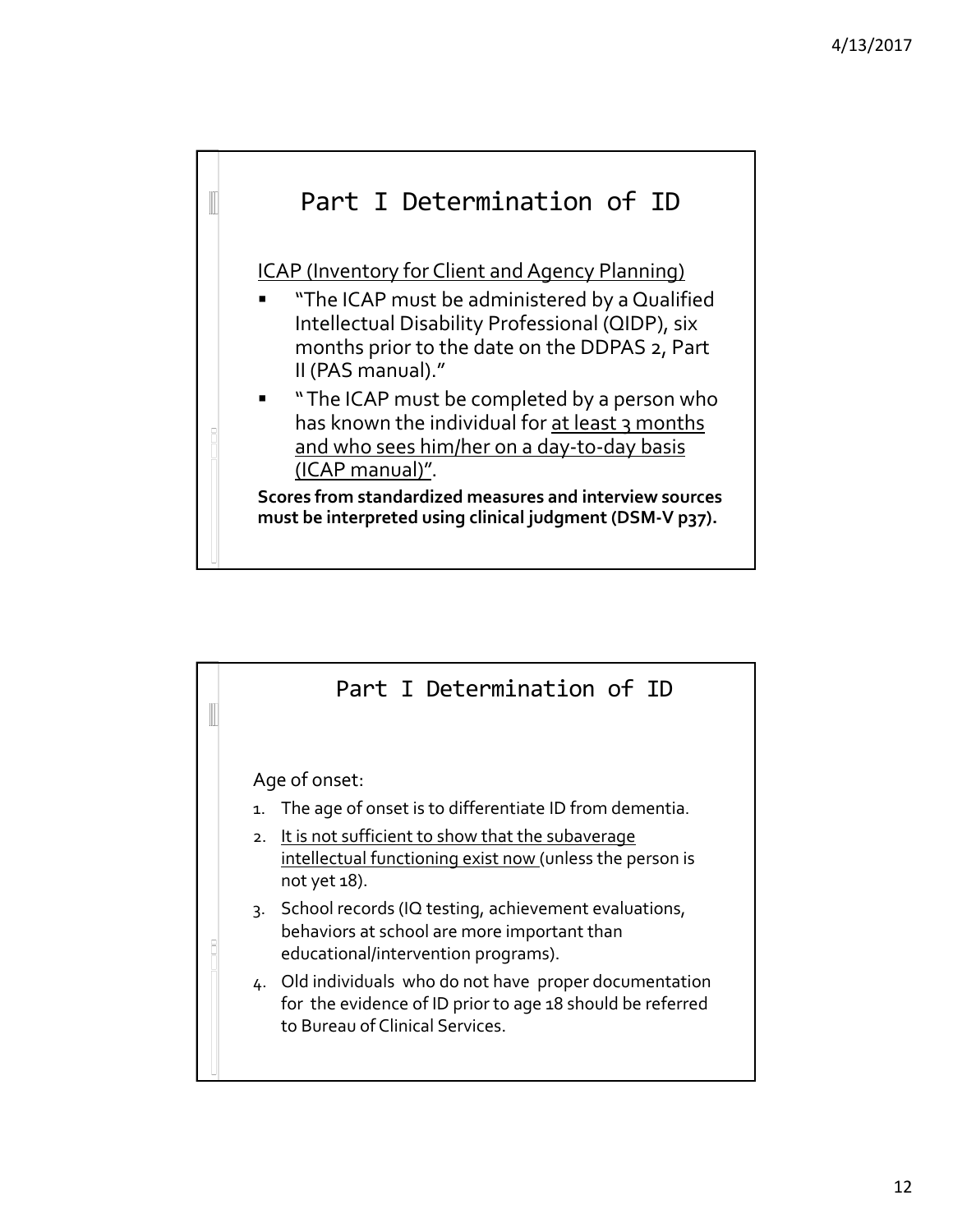

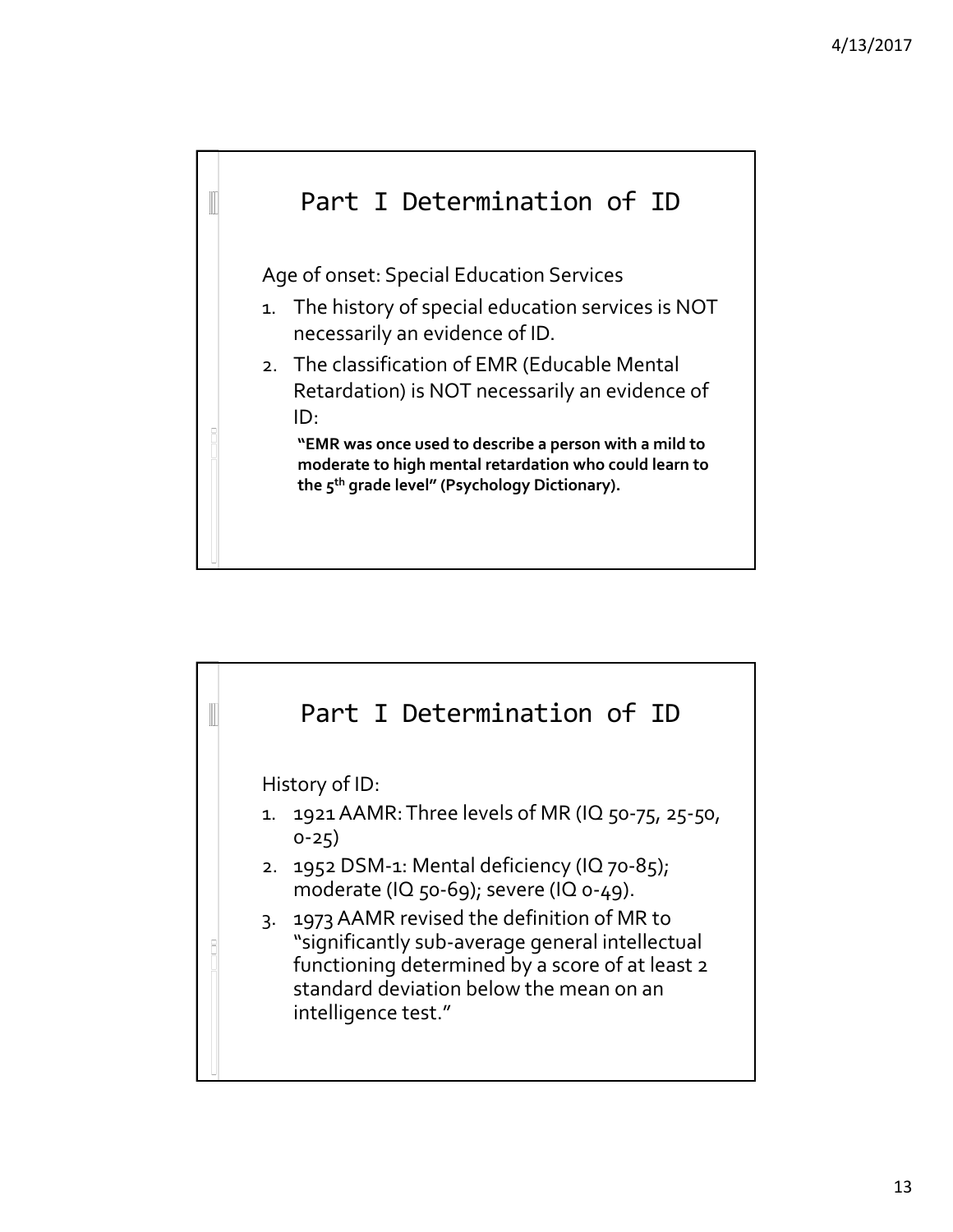

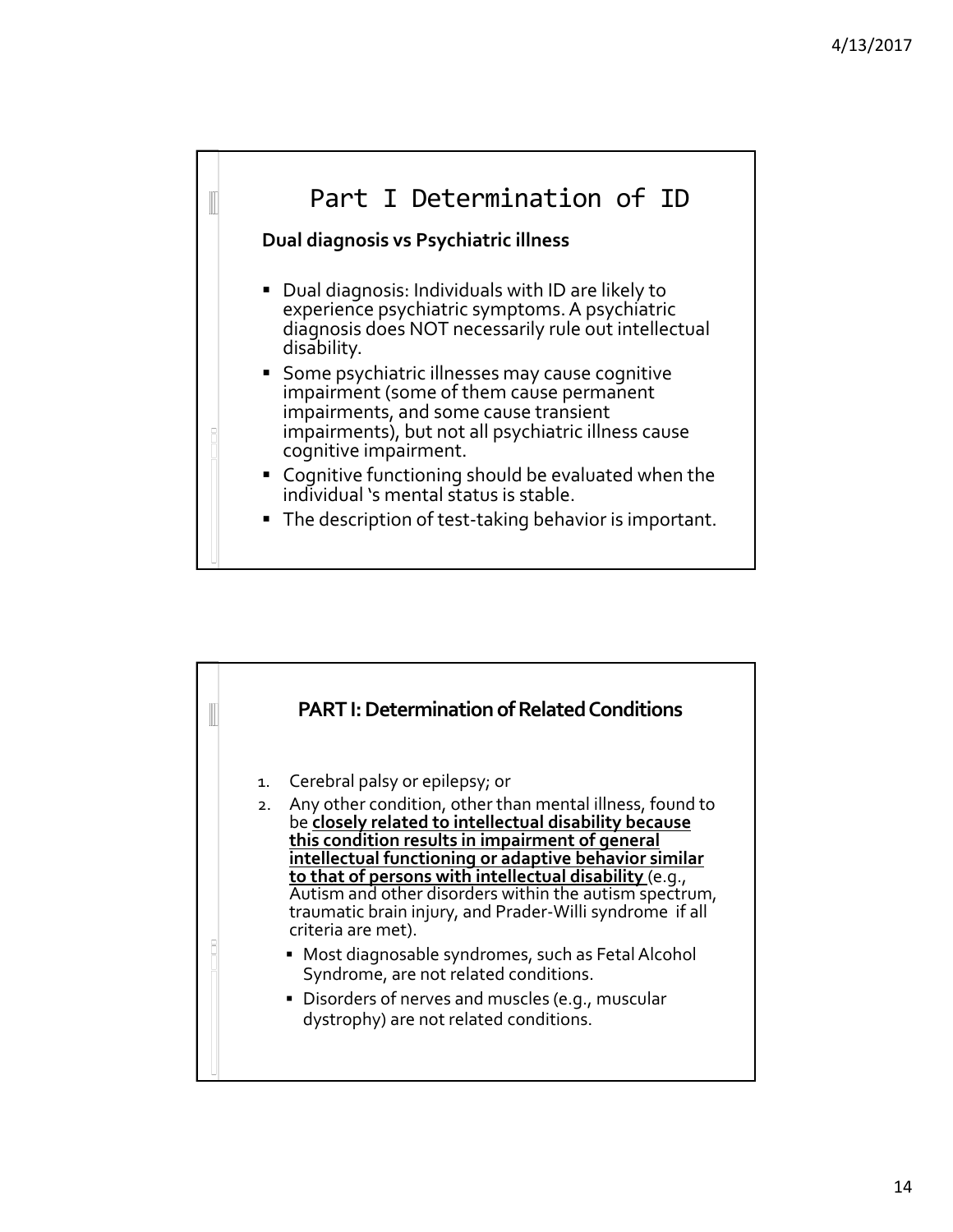

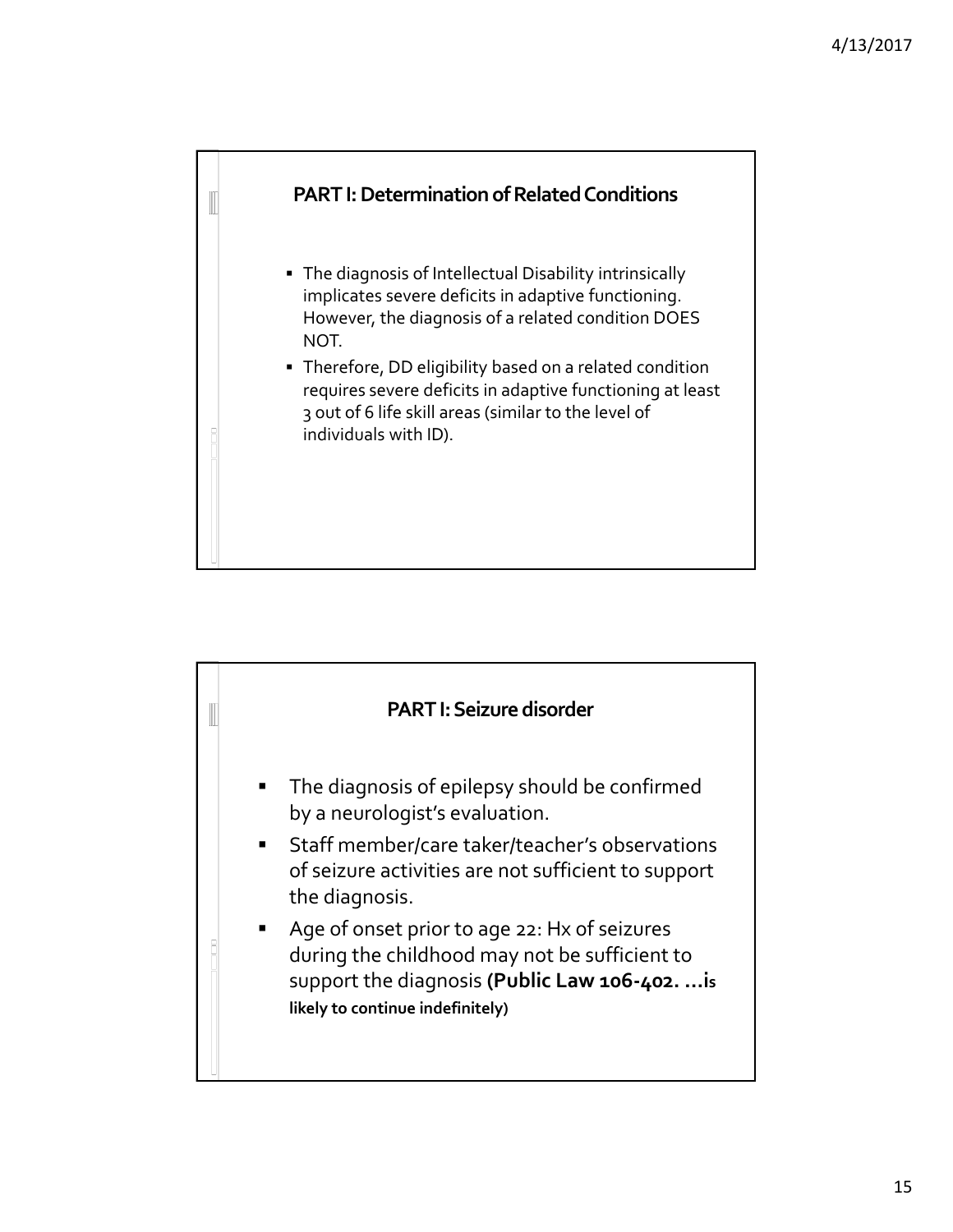### **PART I: Cerebral Palsy**

The physical examination and the medical history must address the diagnosis and the degree of deficits.

# **PART I: Fetal Alcohol Syndrome** 1. Fetal Alcohol Spectrum Disorder: FAS, Partial FAS, Prenatal Alcohol Exposure, Alcohol-related Birth Defects, Alcohol-Related Neurodevelopmental Disorder 2. Diagnostic criteria for FAS: Facial abnormalities, growth deficits, abnormalities of CNS and neurobehaviors 3. Reports of alcohol consumption during pregnancy do not necessarily support the diagnosis of FAS. 4. Even when an individual has FAS, the outcomes of FAS vary significantly depends on the early environment, care, and support available.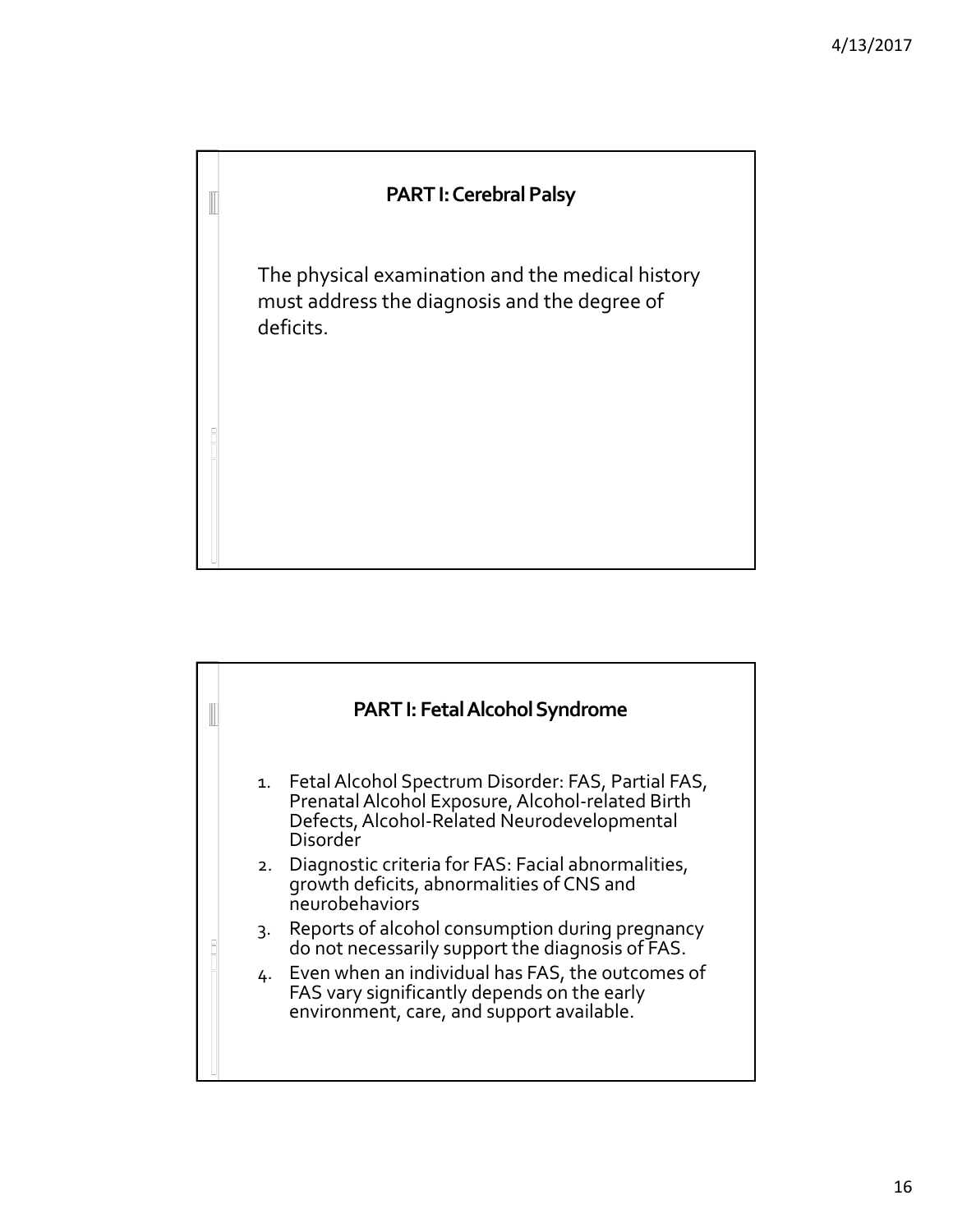

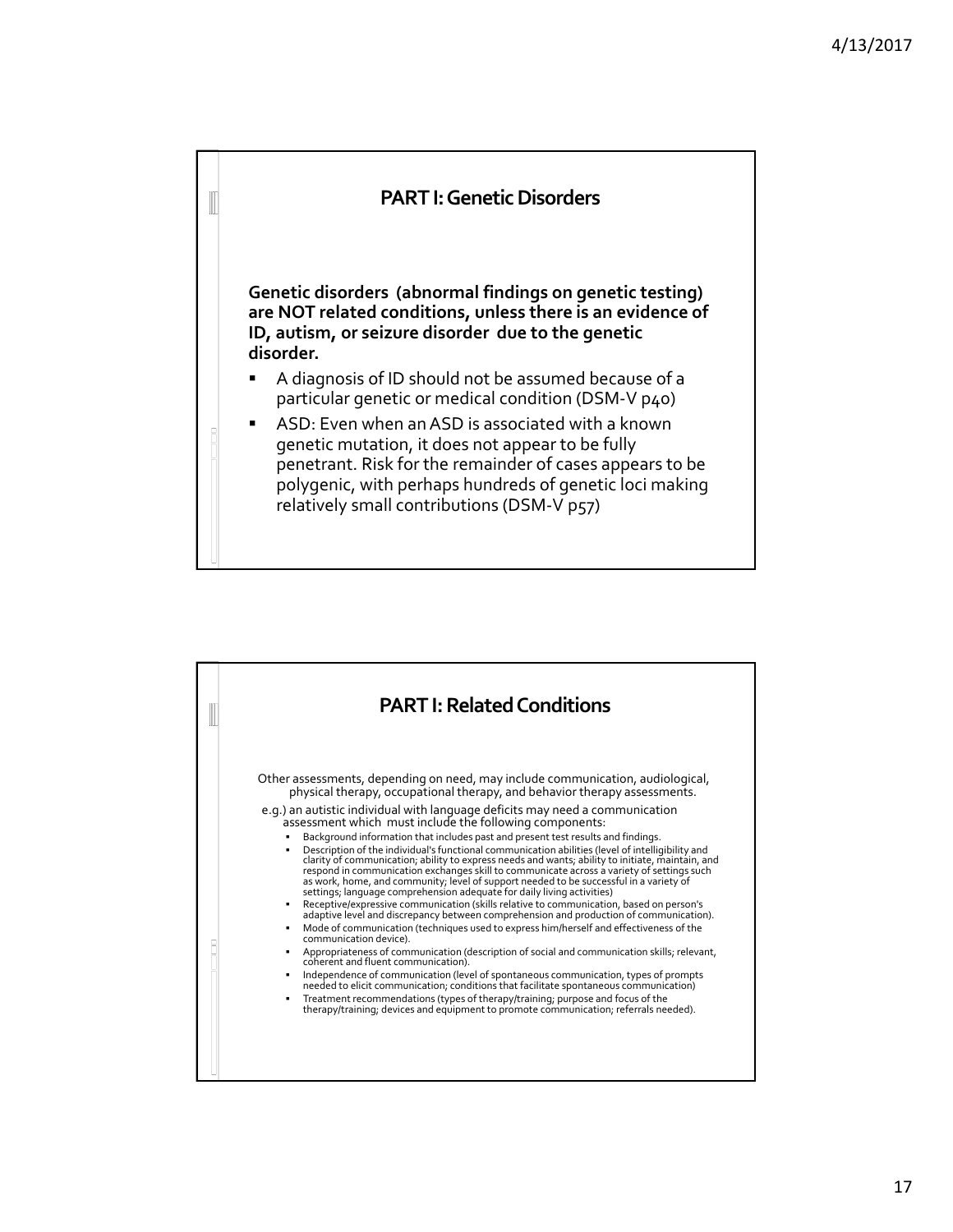

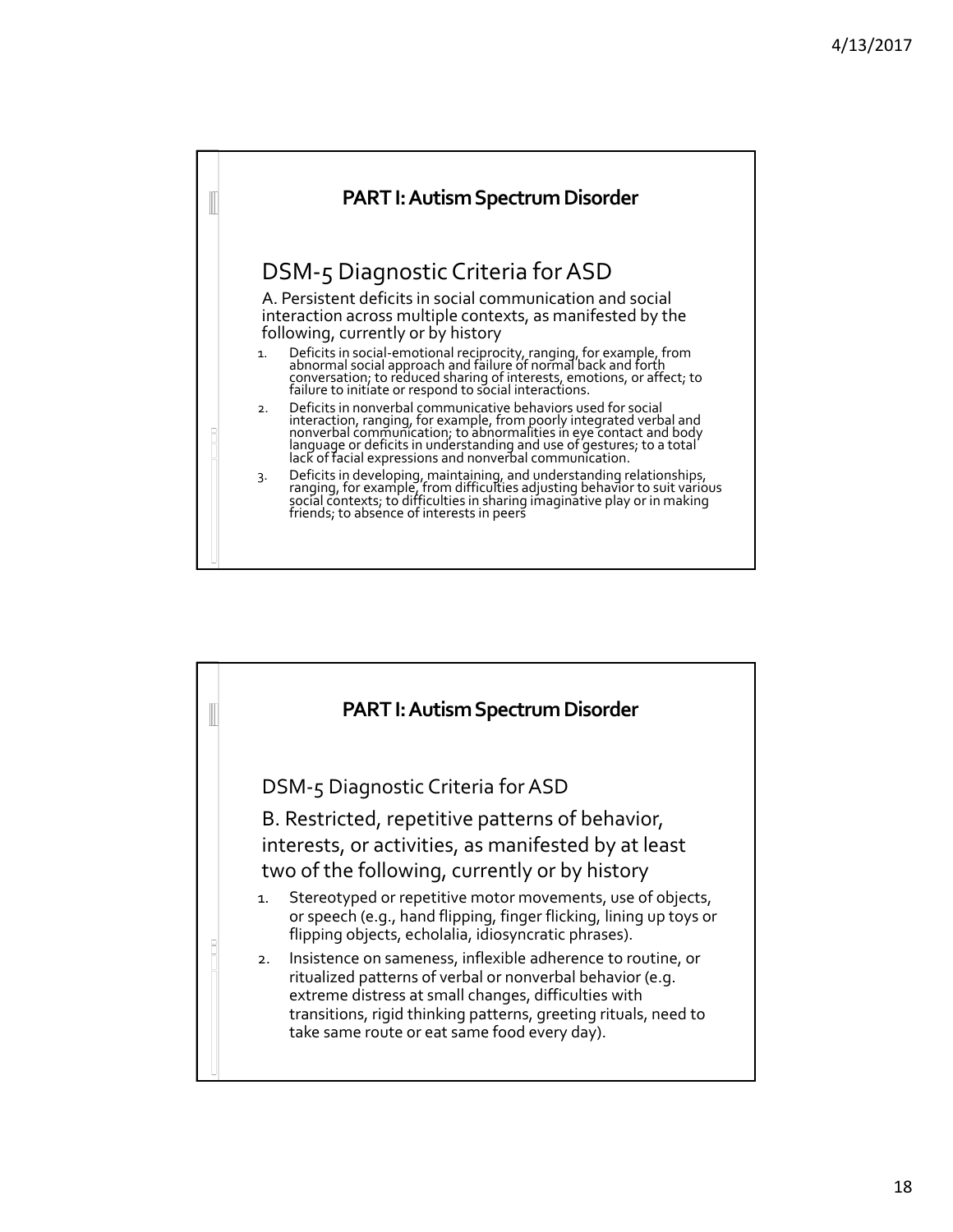

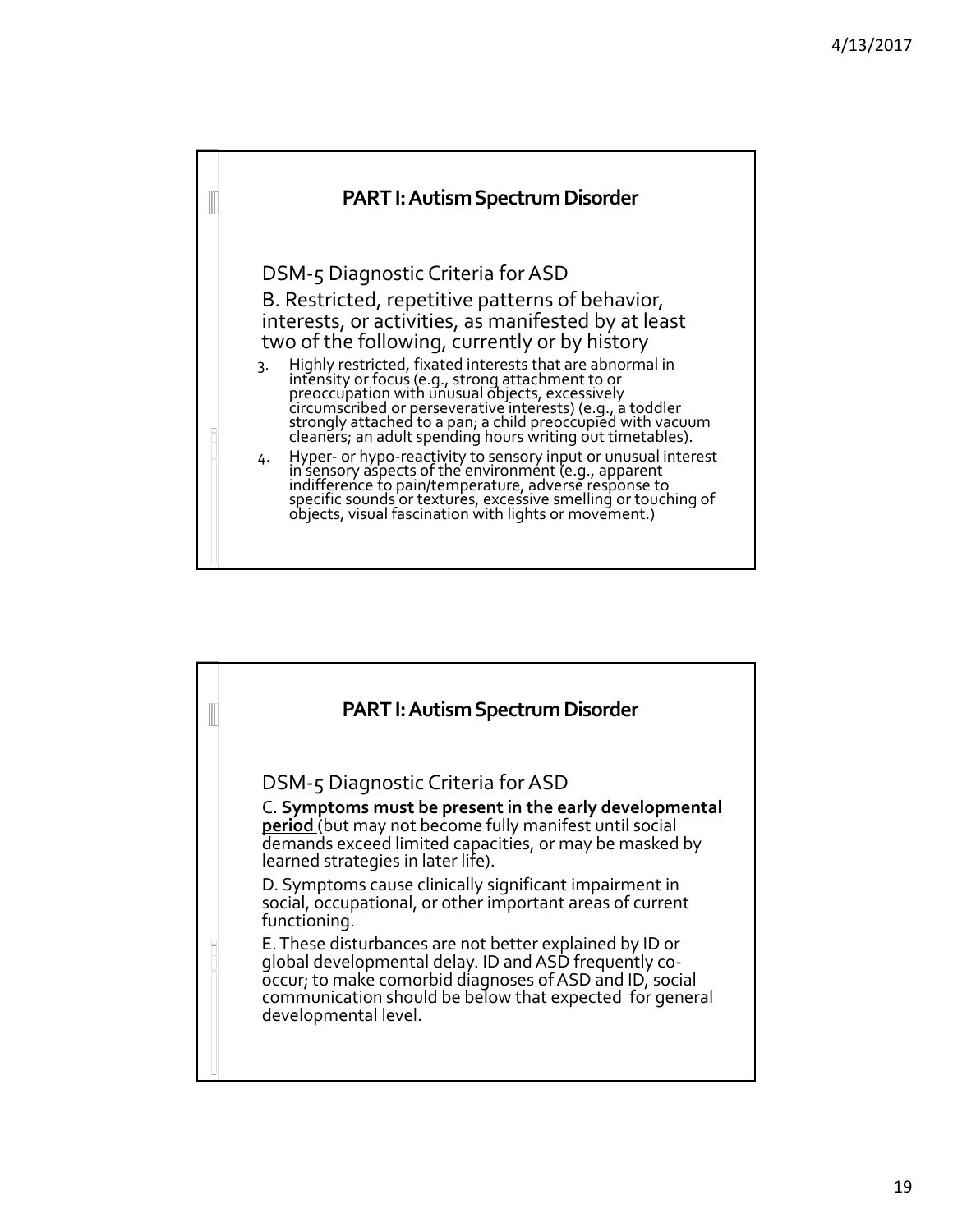

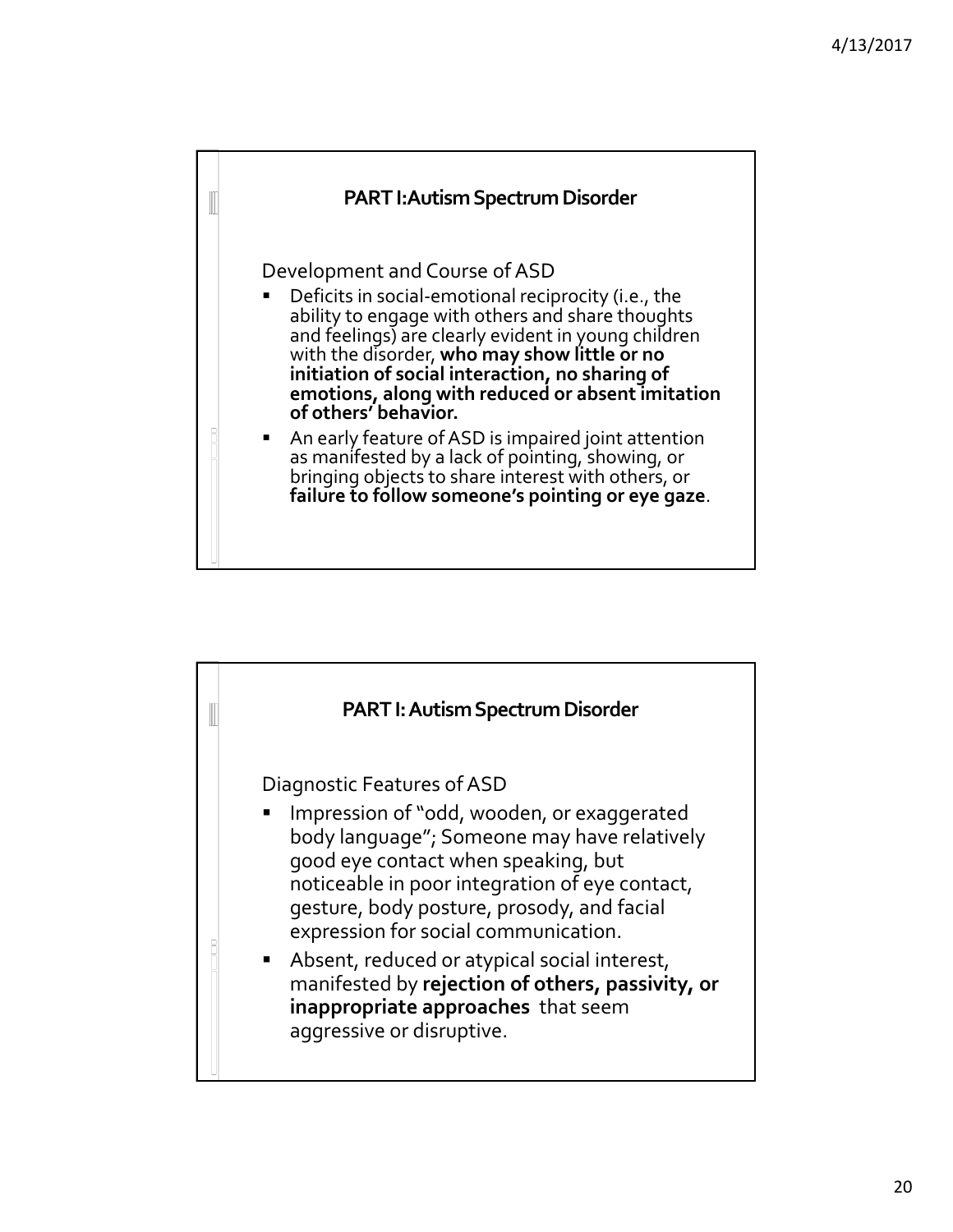

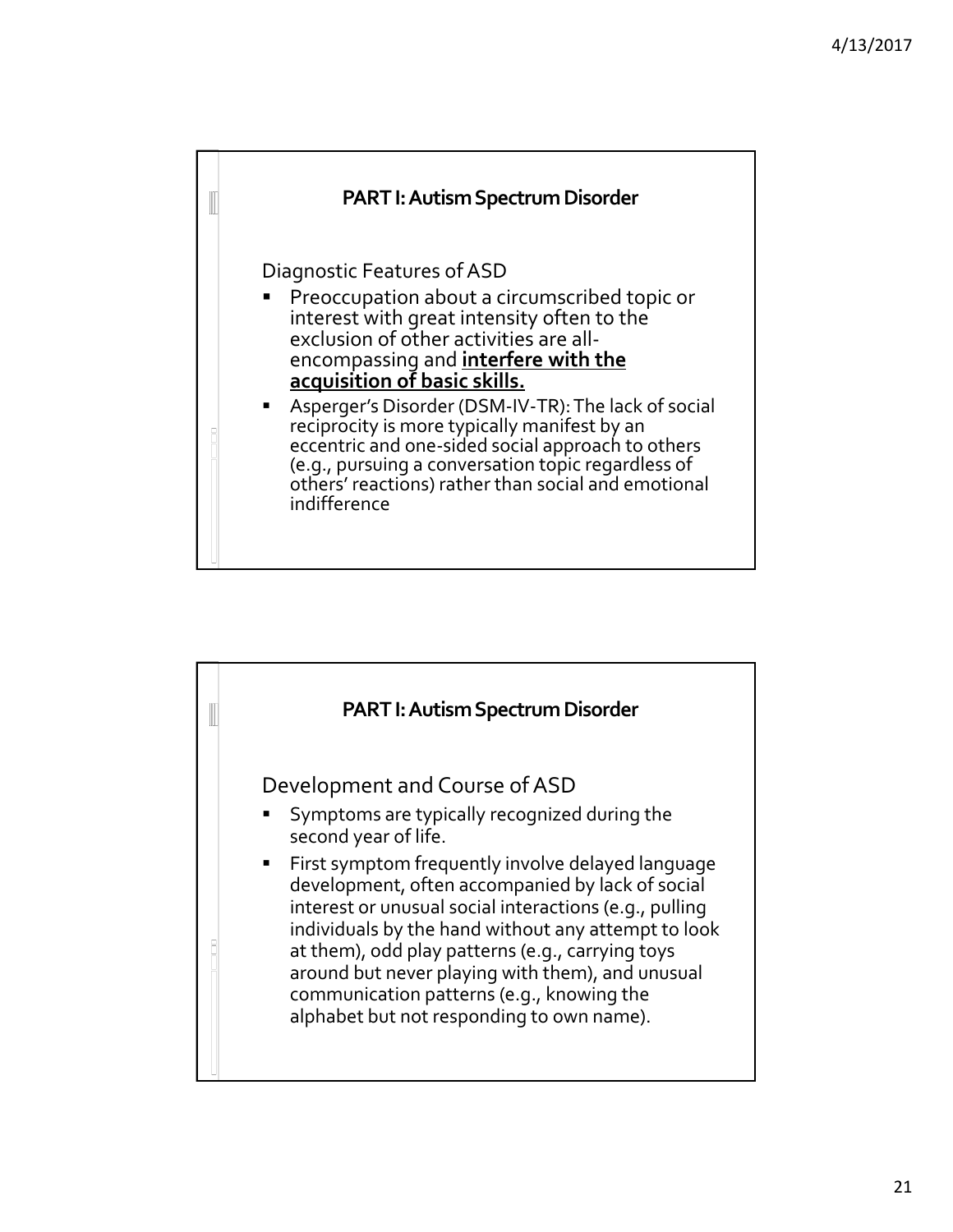

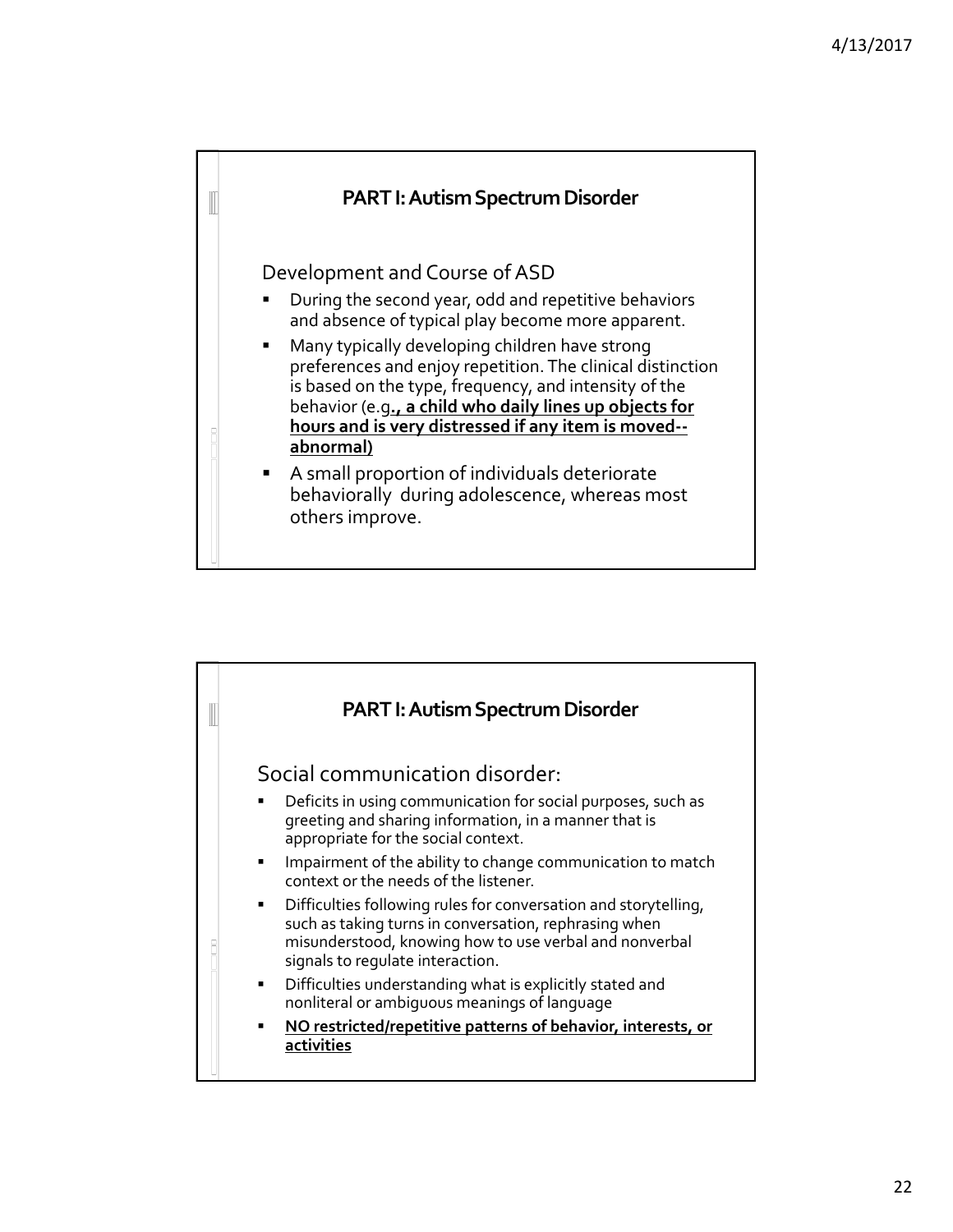

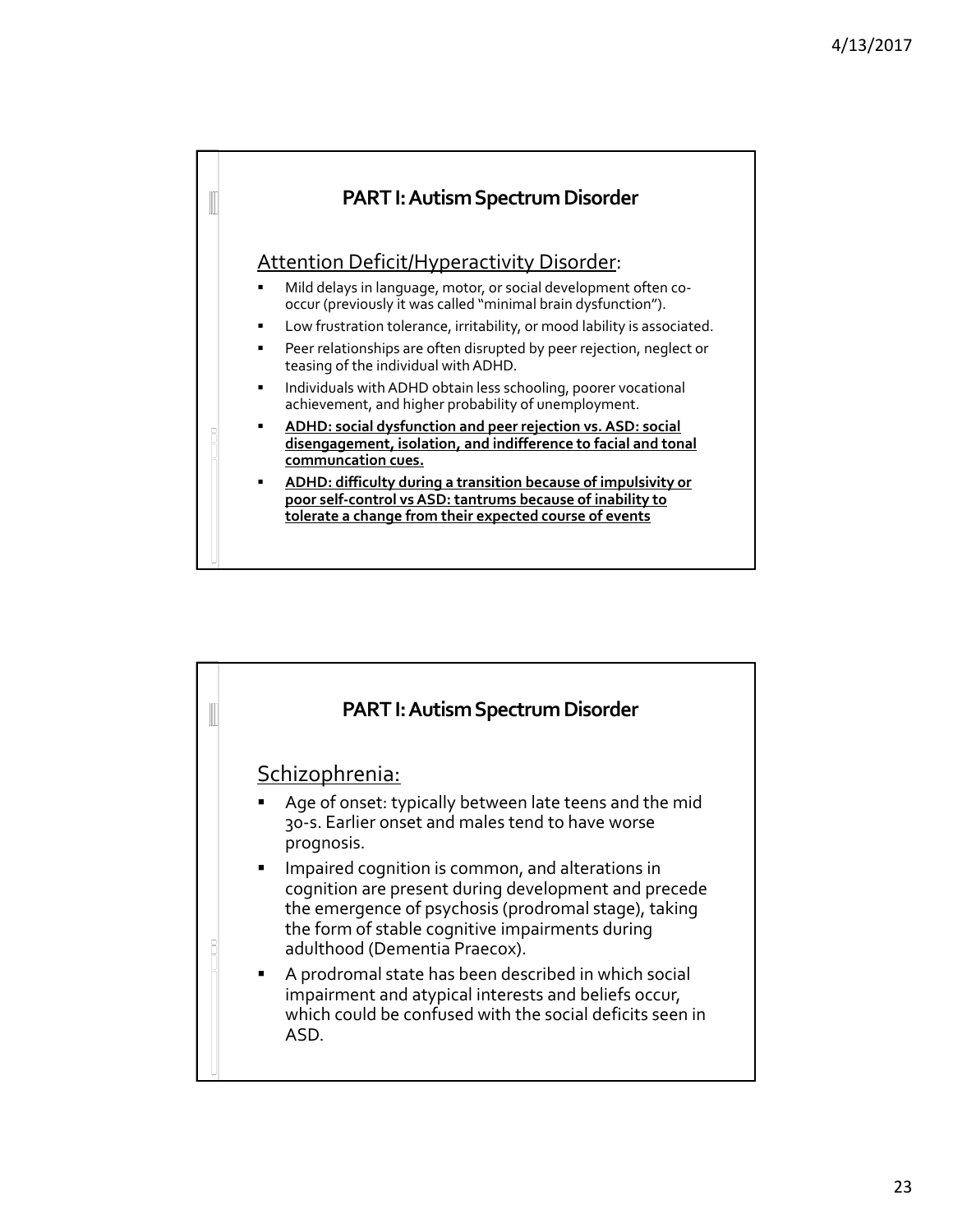

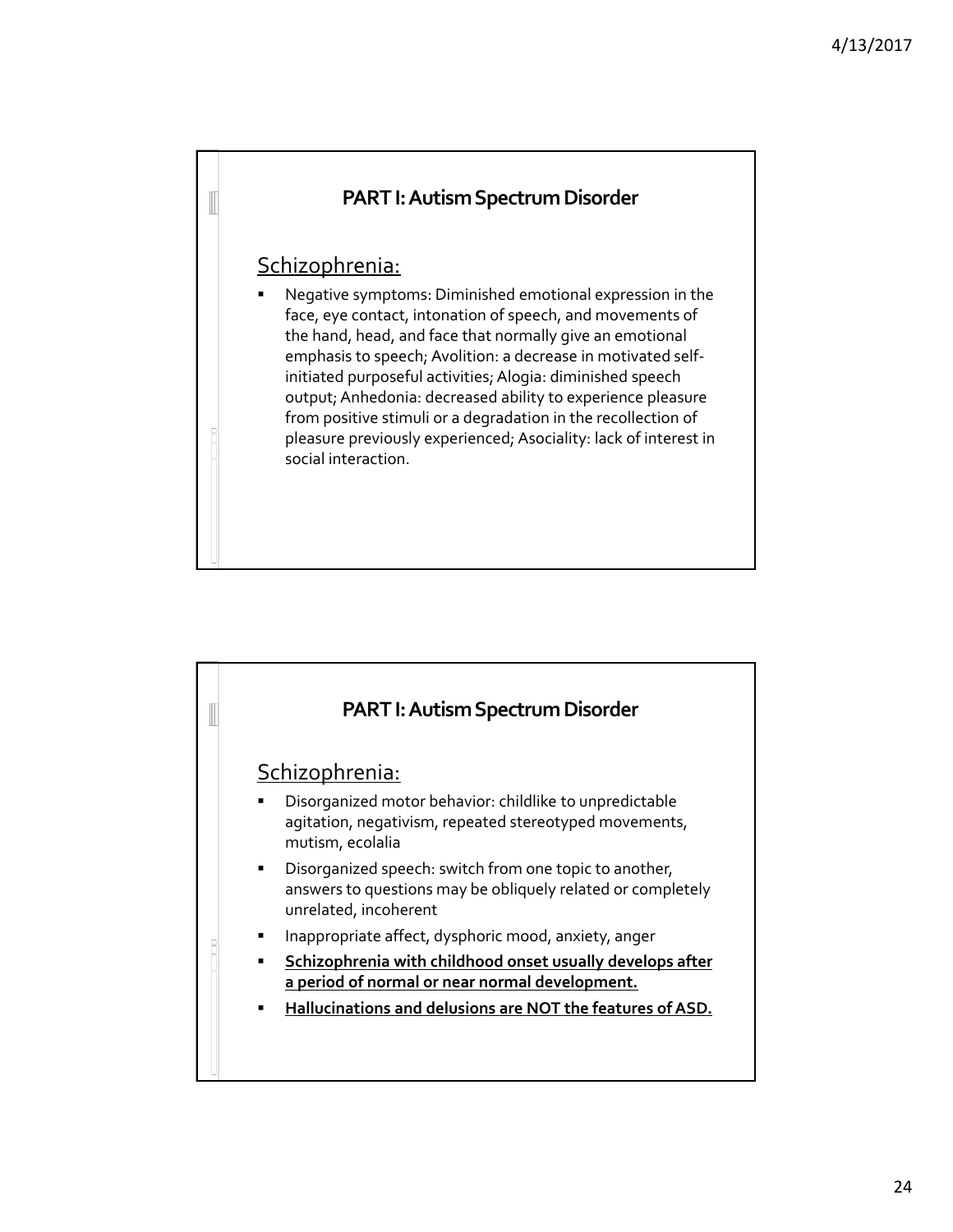

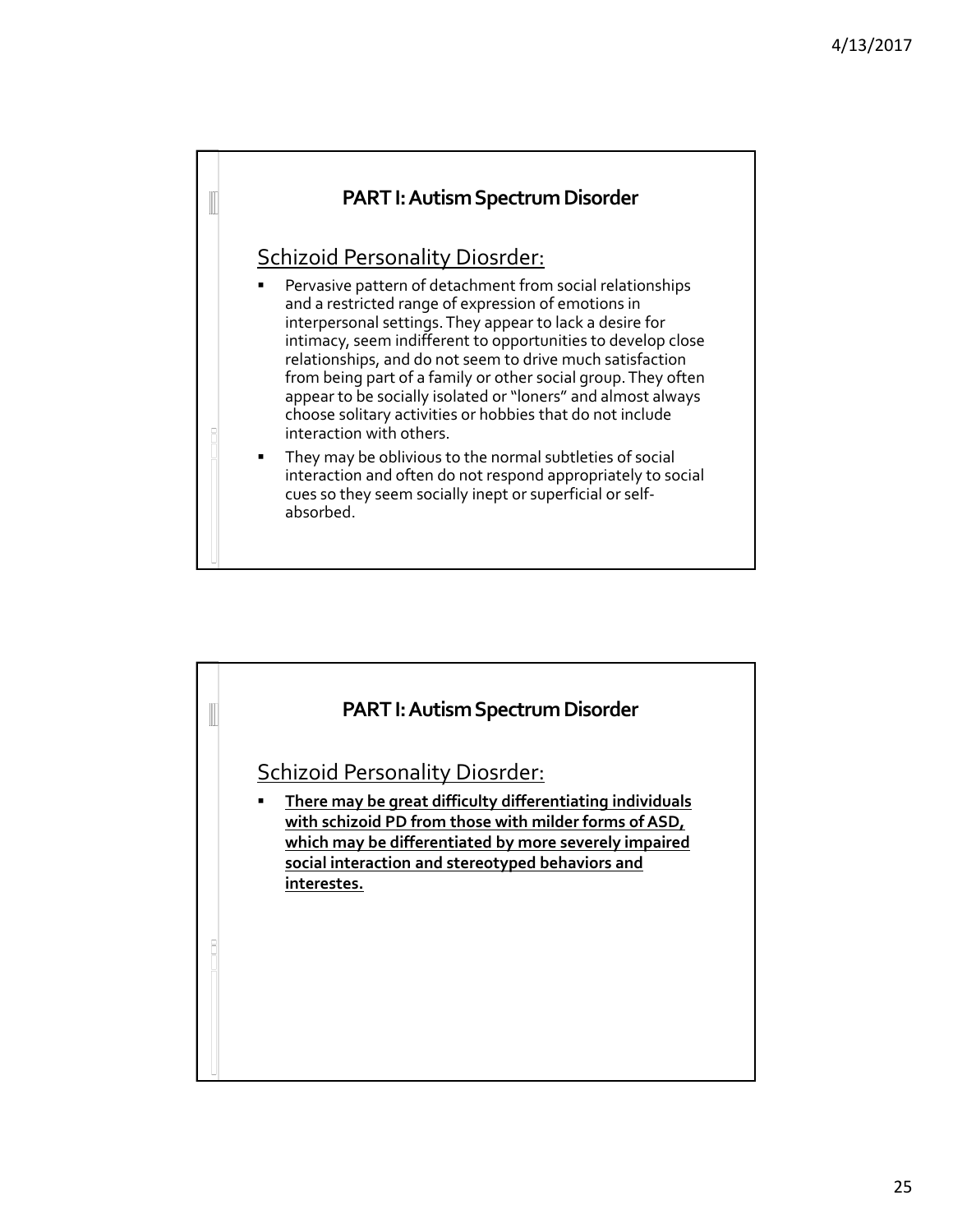

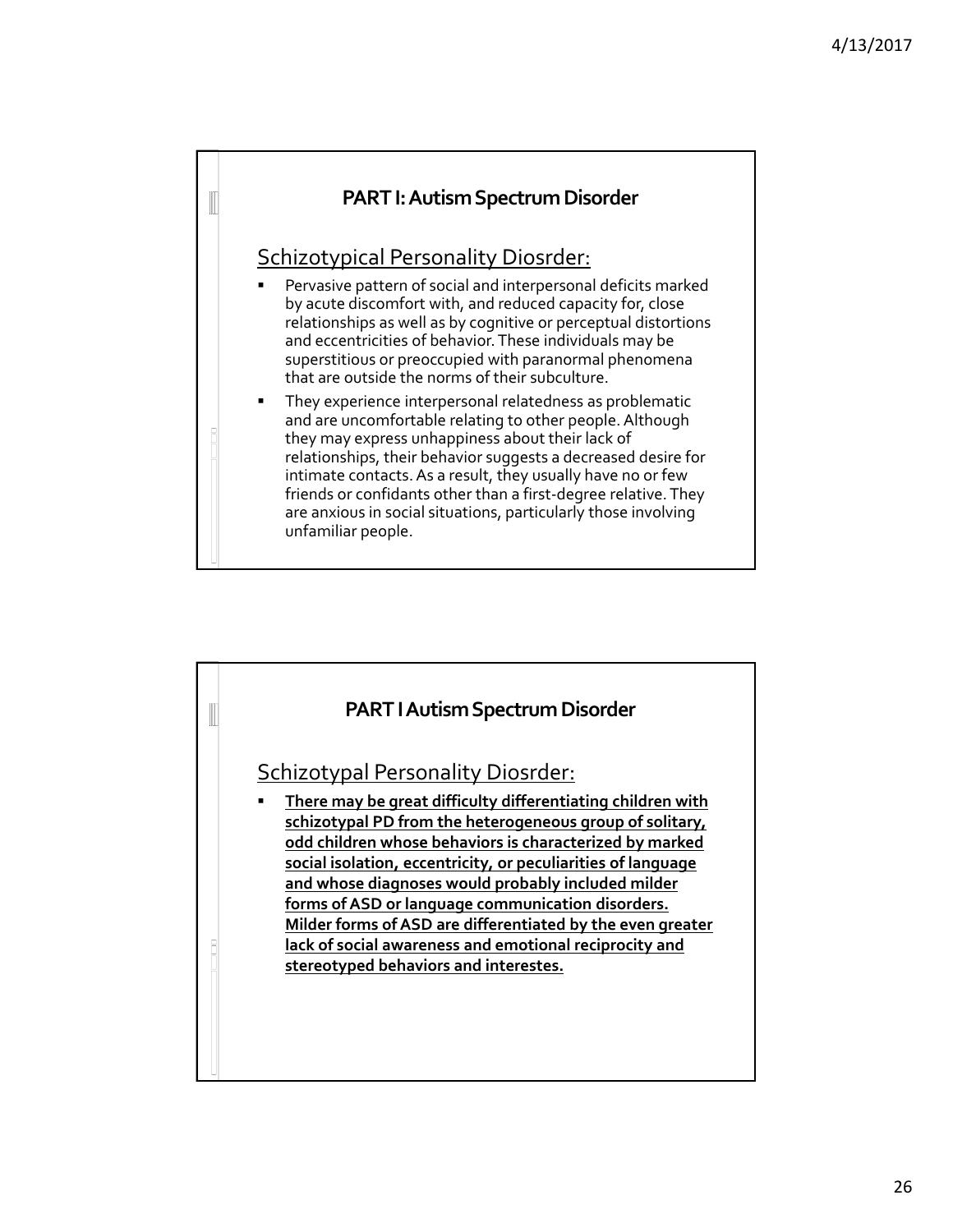

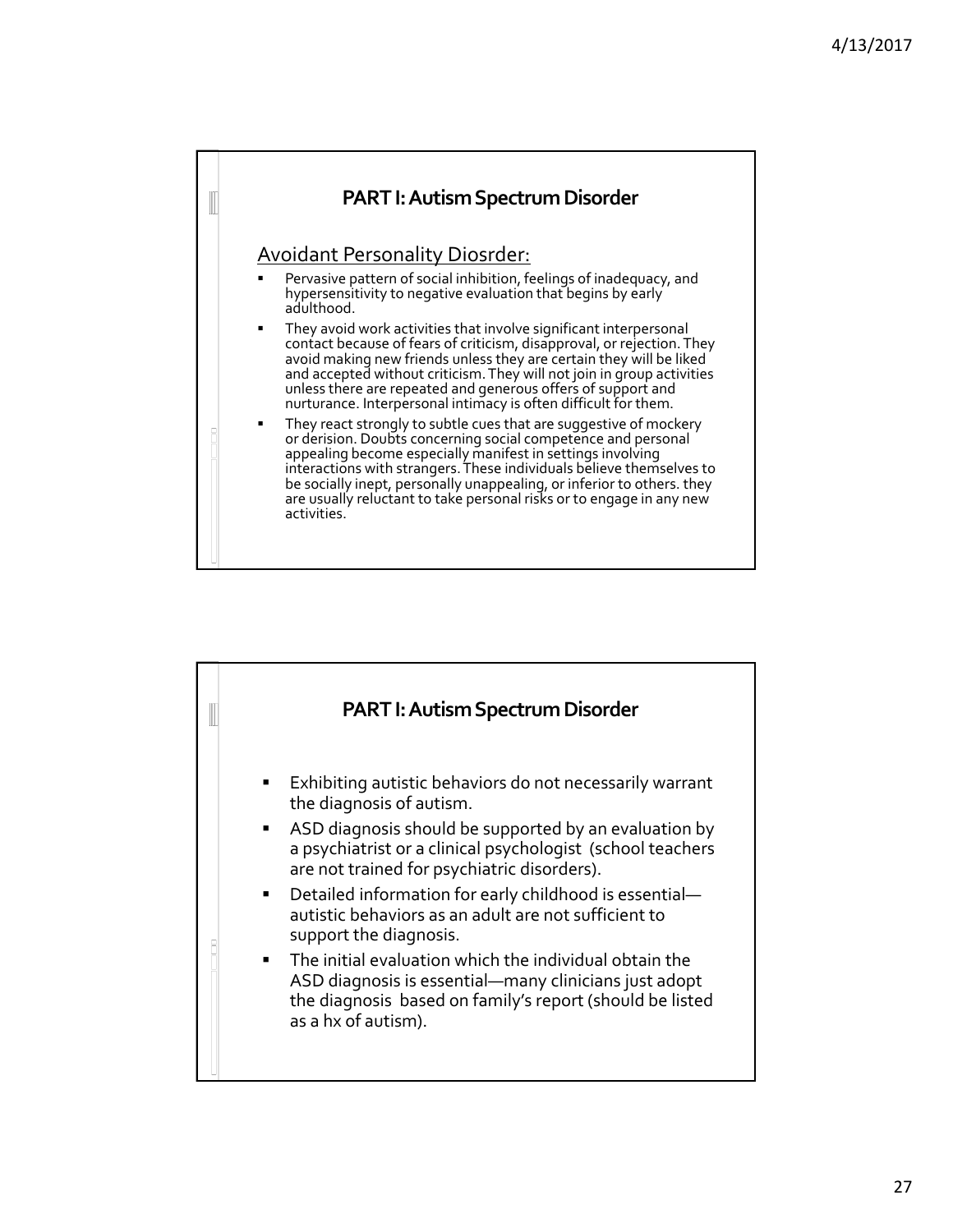

| <b>PART I: Autism Spectrum Disorder</b>                                               |                          |                                                     |  |
|---------------------------------------------------------------------------------------|--------------------------|-----------------------------------------------------|--|
| GARS-3 for different subgroups (Gilliam Autism Rating Scale-3<br>Manual)              |                          |                                                     |  |
| Group<br>ASD vs typically functioning<br>ASD vs. ADHD<br>ASD vs. ED/BD<br>ASD vs. SLI | .96<br>.96<br>.96<br>.96 | sensitivity specificity<br>.95<br>.88<br>.62<br>.78 |  |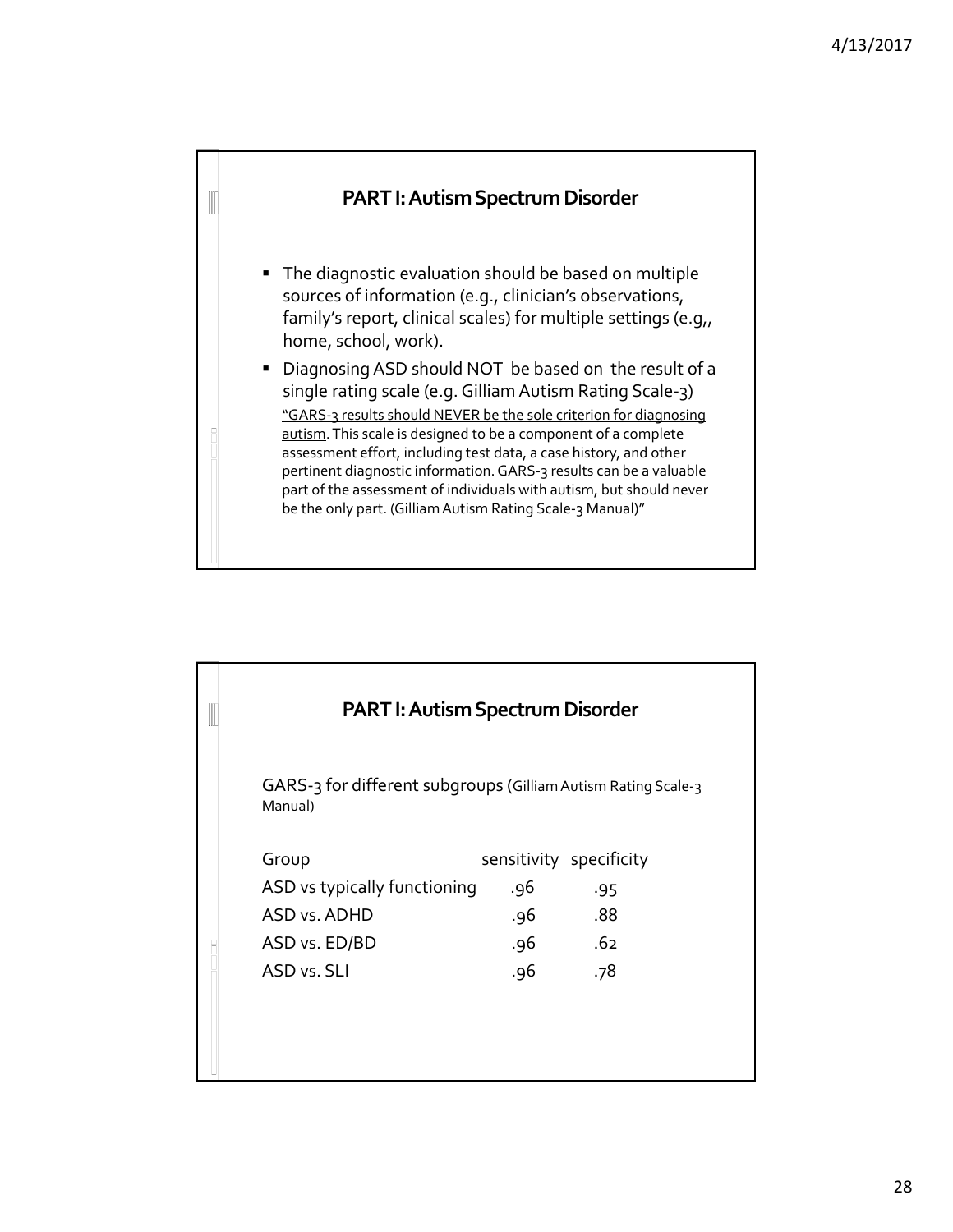

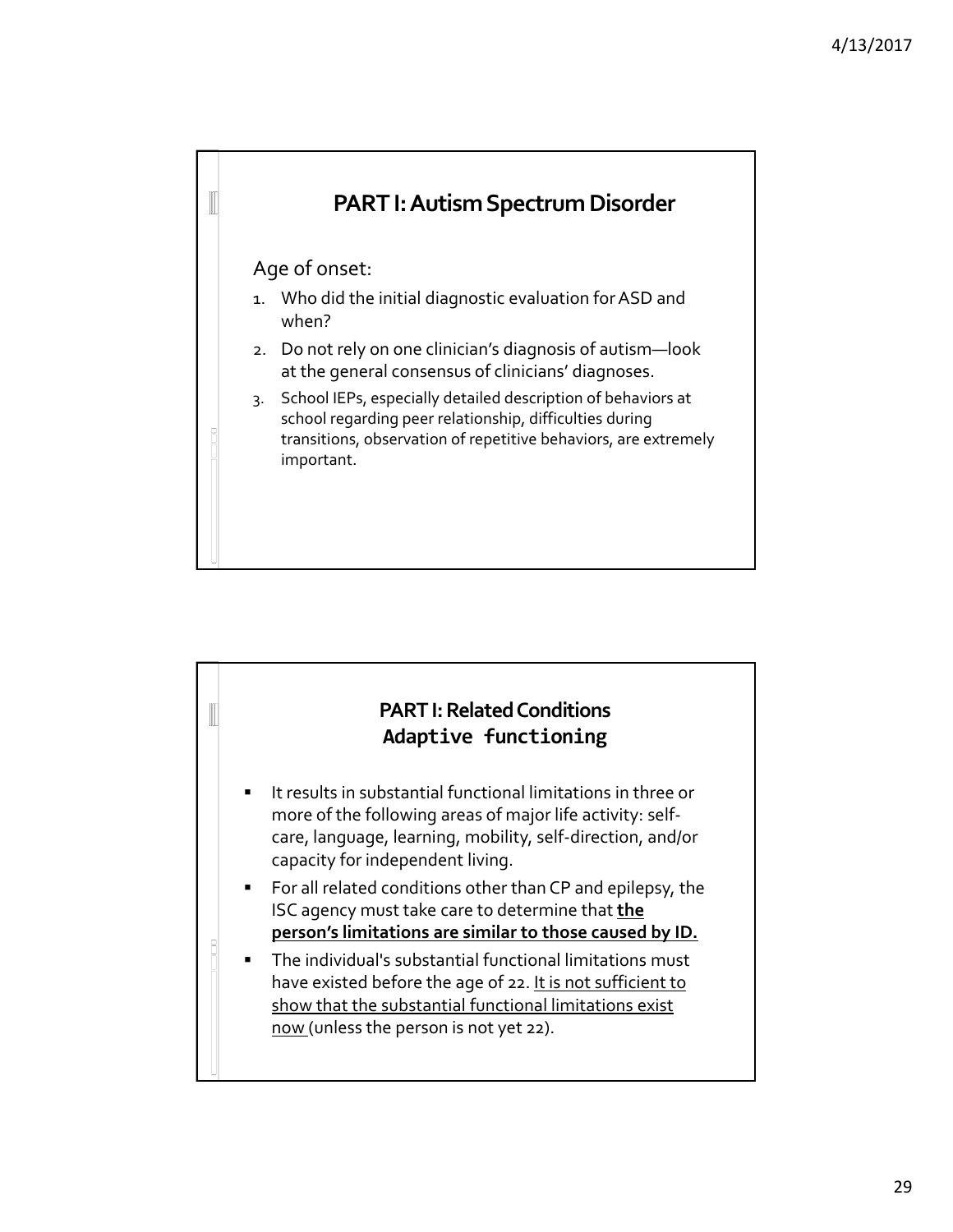

- **The substantial functional limitations must be related to the person's related condition and not due to other conditions**, such as other health problems, emotional disorders, substance abuse, or personality problems.
- **Individuals with a related condition diagnosis (e.g., epilepsy)** and a non‐related condition diagnosis (e.g., a severe mental illness) must be evaluated in terms of the degree to which the **related condition diagnosis, considered on its own, leads to substantial functional limitations in one or more areas, apart from the influence of the non‐related condition diagnosis**. For example, for persons with a severe mental illness, PAS agencies should try to evaluate **the individual's functioning at his/her highest.**

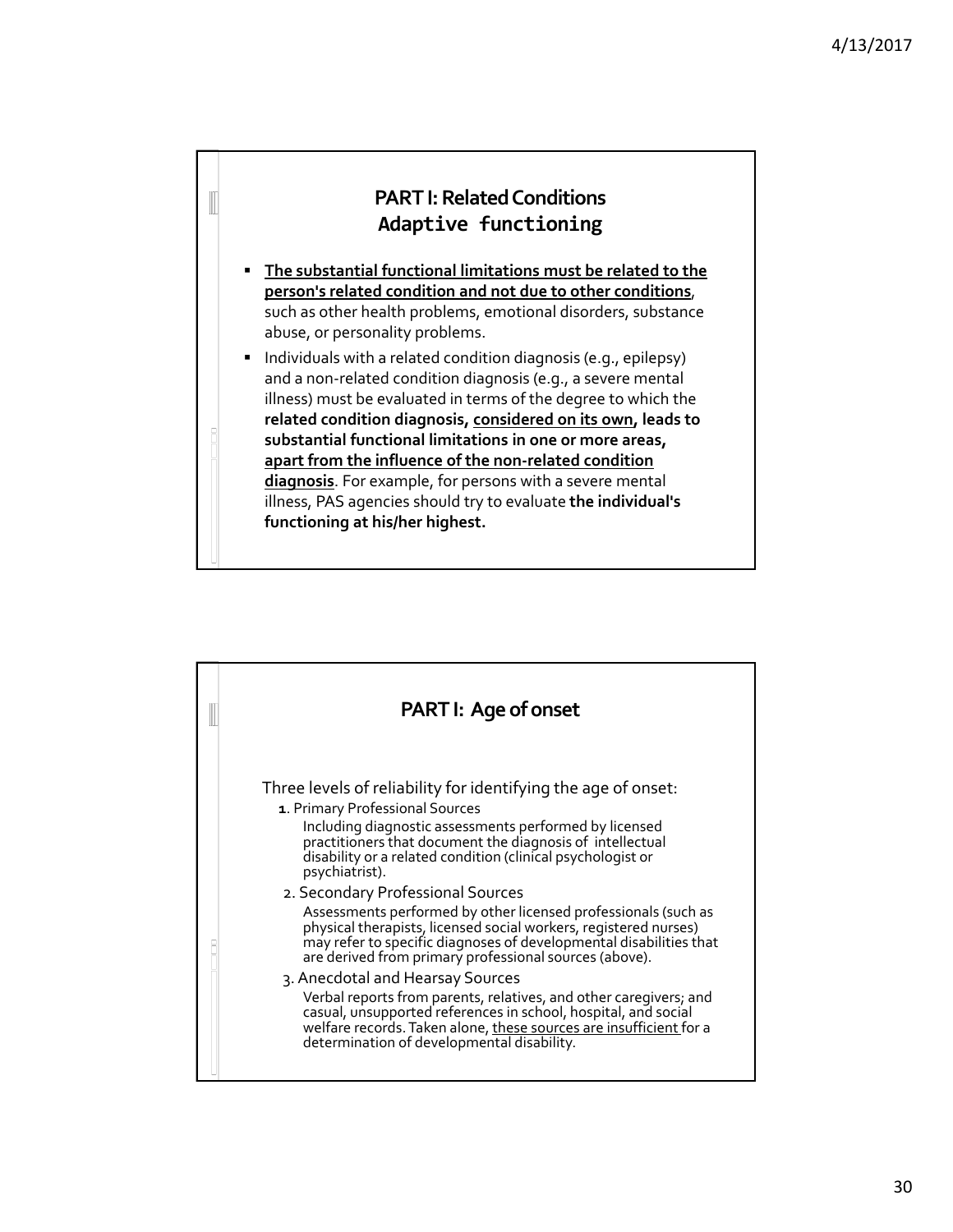

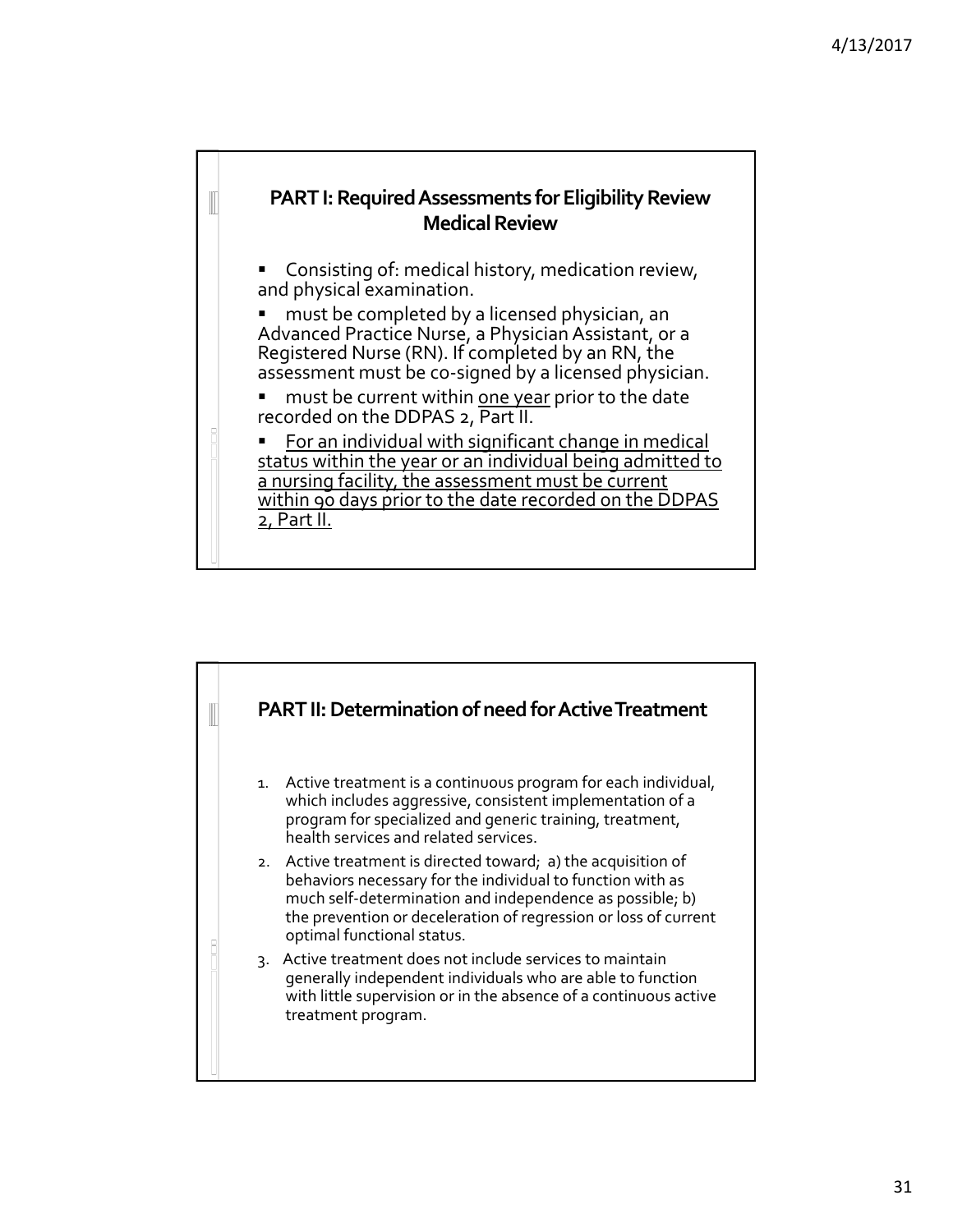

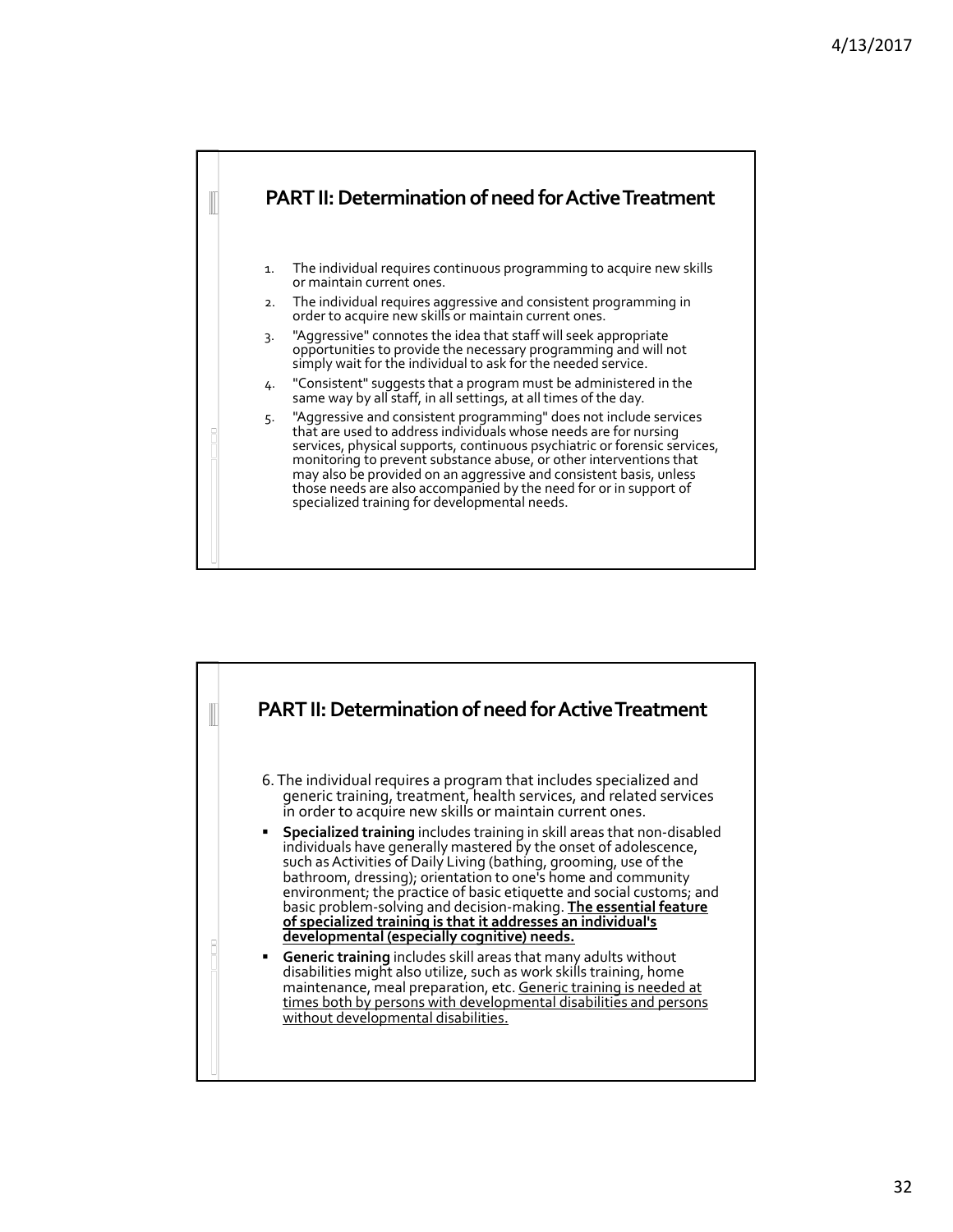

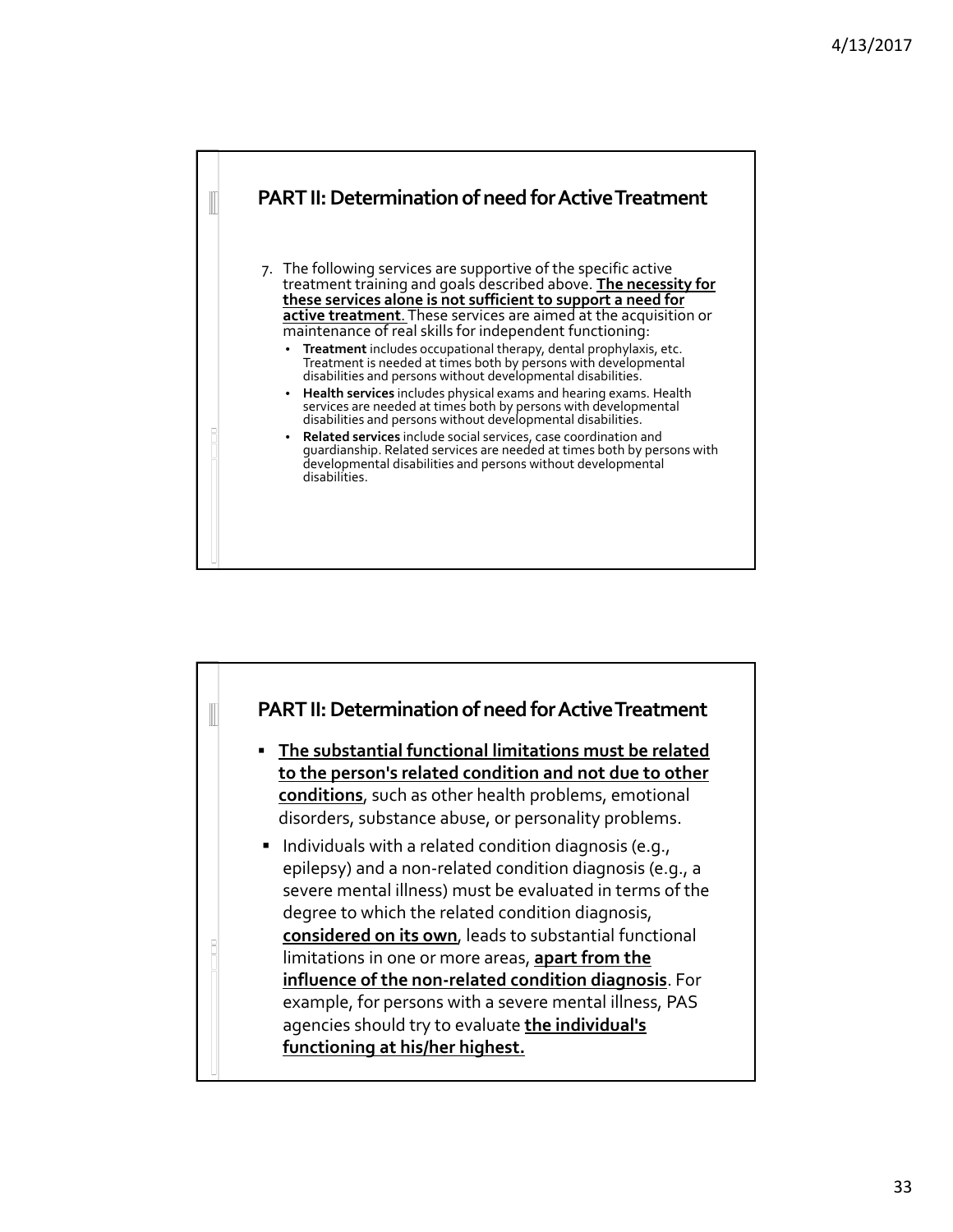#### **PART II: Determination of need for Active Treatment: Self‐Care:Eligible**

 The individual is unable to perform daily activities such as feeding, bathing, toileting, dressing, and hygiene and grooming; or the individual can perform them when supervised **but is unable to perform them without continuous reminders**. The individual lacks understanding regarding the need for these activities and their proper location, timing, and/or performance.

Ex)Joseph experienced severeTBI at age 21. His self‐care skills are rudimentary in nature and are inadequate to meet his needs. He tends to eat with his fingers, does not use soap and shampoo when bathing, unless supervised; and has daily bowel or bladder accidents that are not physically based, according to his physician.

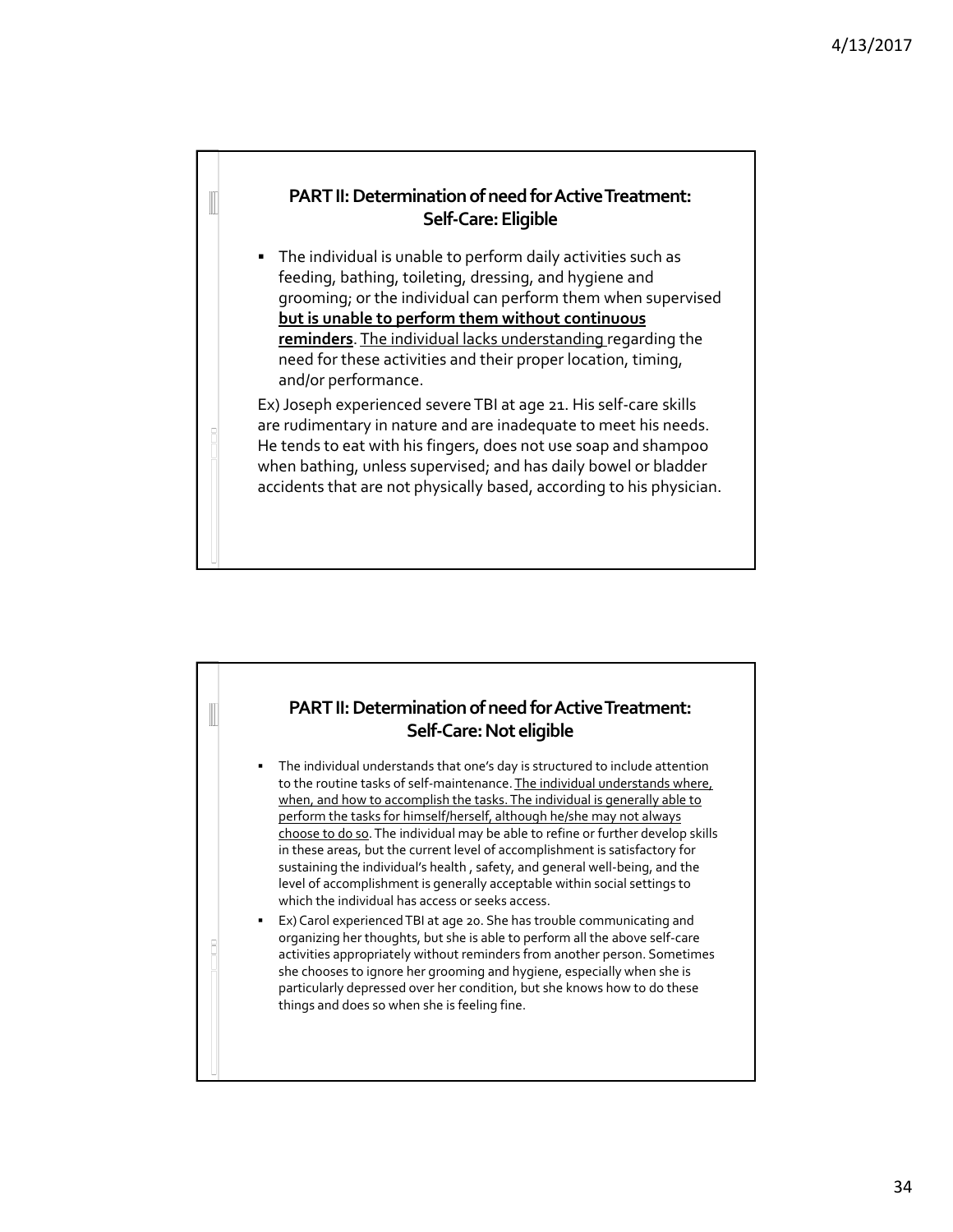#### **PART II: Determination of need for Active Treatment: Language:Eligible**

- The person may or may not use an alternative mode of communication. Expressively, the person would not be able to make known his/her needs to other, non‐disabled individuals who do not know the person. Receptively, the person would not be able to understand basic communication from a stranger—for example, a police officer directing foot traffic around an accident, a store clerk giving directions for finding a sale item, or a bus driver indicating what time the next bus will leave.
- Ex)Joni, a person with moderate ID, cannot describe what is wrong when she feels sick. She is not able to describe events of the workshop day to family members when she returns home. She asks questions that show she does not understand plans that are being carefully explained to her.

### **PART II: Determination of need for Active Treatment: Language:NotEligible**

- **Expressively, the individual would be able to make known** his/her needs to other, non‐disabled individuals who do not know the person. Receptively, the person would be able to understand basic communications from a stranger.
- Ex) People like to talk to Jessie, a person with moderate ID, because she comes up with unfamiliar but effective ways of expressing her feelings, thoughts, and wishes. She is very capable of using simpler words to say what she means when she forgets bigger words. If she does not understand something, she won't stop asking questions until she is satisfied.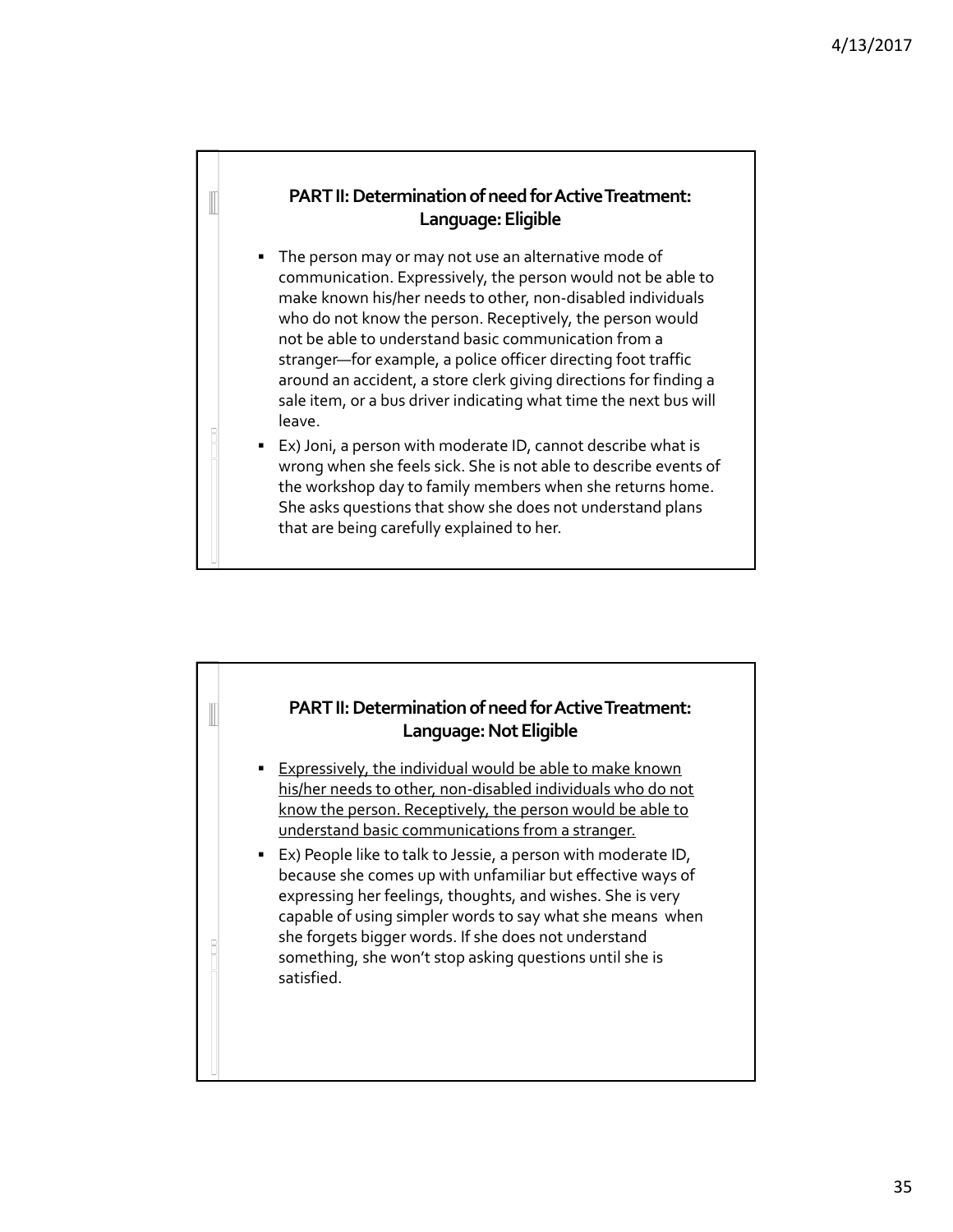

- The person takes substantially more time to learn a new skill or behavior, adjust to new environments, and develop new perceptions than persons without disabilities. **The difficulty is experienced in all settings (work, home, social life, organizations, etc)**
- Ex) Richard, a 20-year old with autism, has an IQ of 80. His ability to learn and grasp new information at school is very limited. At home**,** he gets very frustrated and gives up or becomes agitated when being taught simple chores. At the day program, he cries quickly and loudly when presented with new tasks; he prefers to do the same things over and over.

#### **PART II: Determination of need for Active Treatment:** Learning: Not Eligible

- The person occasionally has difficulty learning a new skill or behavior, adjusting to a new environment, or developing new perceptions, **but this difficulty does not appear often or does not occur in all settings.**
- Ex) Charles, a 20-year old with a diagnosis of PDD NOS and an IQ of 83, has mastered basic math skills and reading and writing at school. At home, he performs basic chores and is amenable to learn new tasks, especially those that he can perform alone.At the local recreation program, he is capable and willing to learn new tasks. He learns them more quickly than many of his peers, although he has difficulty working in groups and in talking or socializing with others.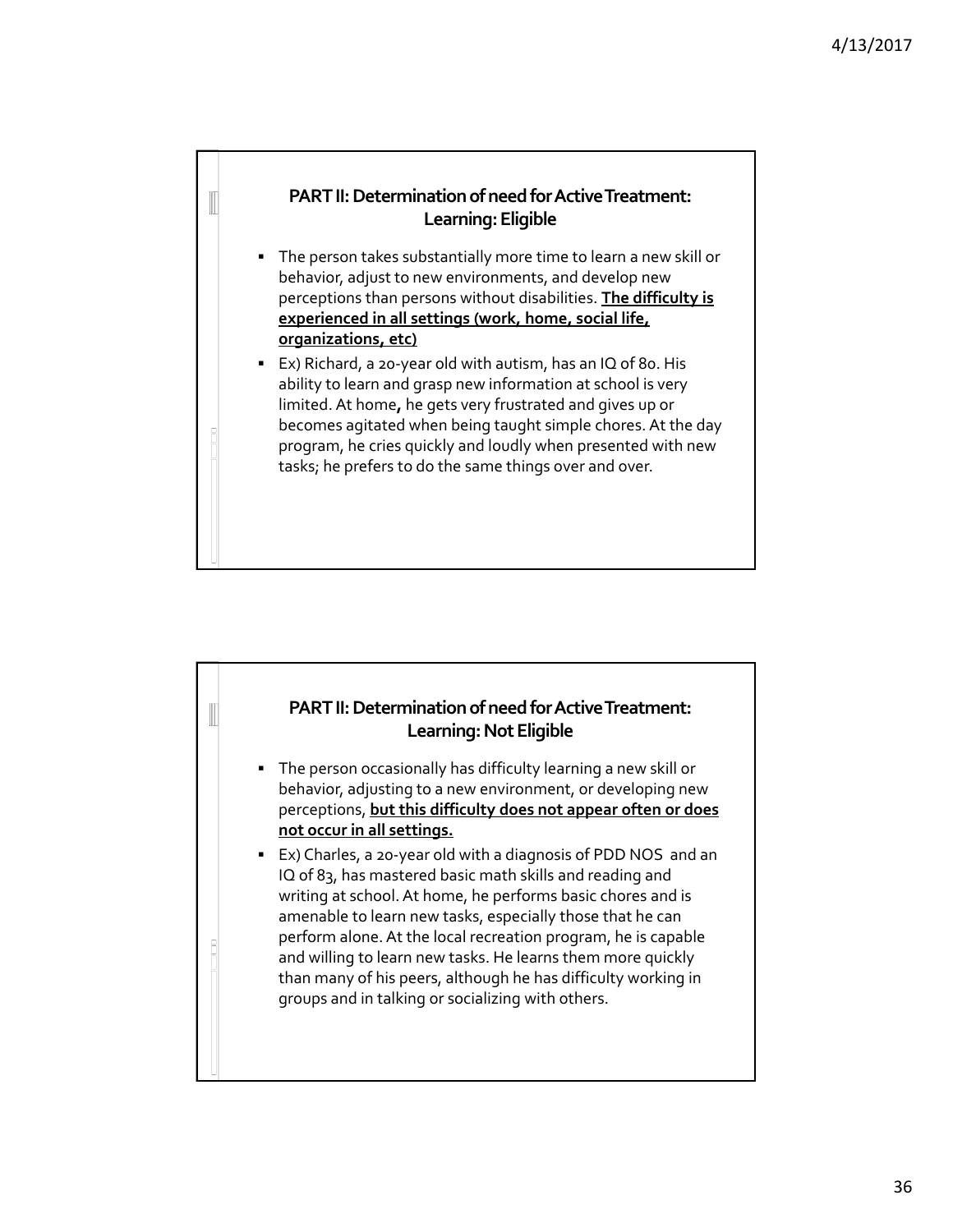#### **PART II: Determination of need for Active Treatment: Mobility:Eligible**

- **Even though equipped with and trained to use mobility assistance devices or other adaptive equipment**, the individual is able to do the following activities only slowly and with difficulty, or not at all: move from one point to another (on the same level); move in and out of automobile, buses etc; physically obtain and use routine supplies and equipment (shampoo, cooking supplies, writing equipment, communication equipment, etc)
- Ex)Josie has severe CP. She uses an electric wheelchair and requires frequent assistance to reach switches for automatic doors and to get around corners in the building where she works. It is difficult for her to reach and grasp many items. She requires specialized vans and buses to transport her and her chair.

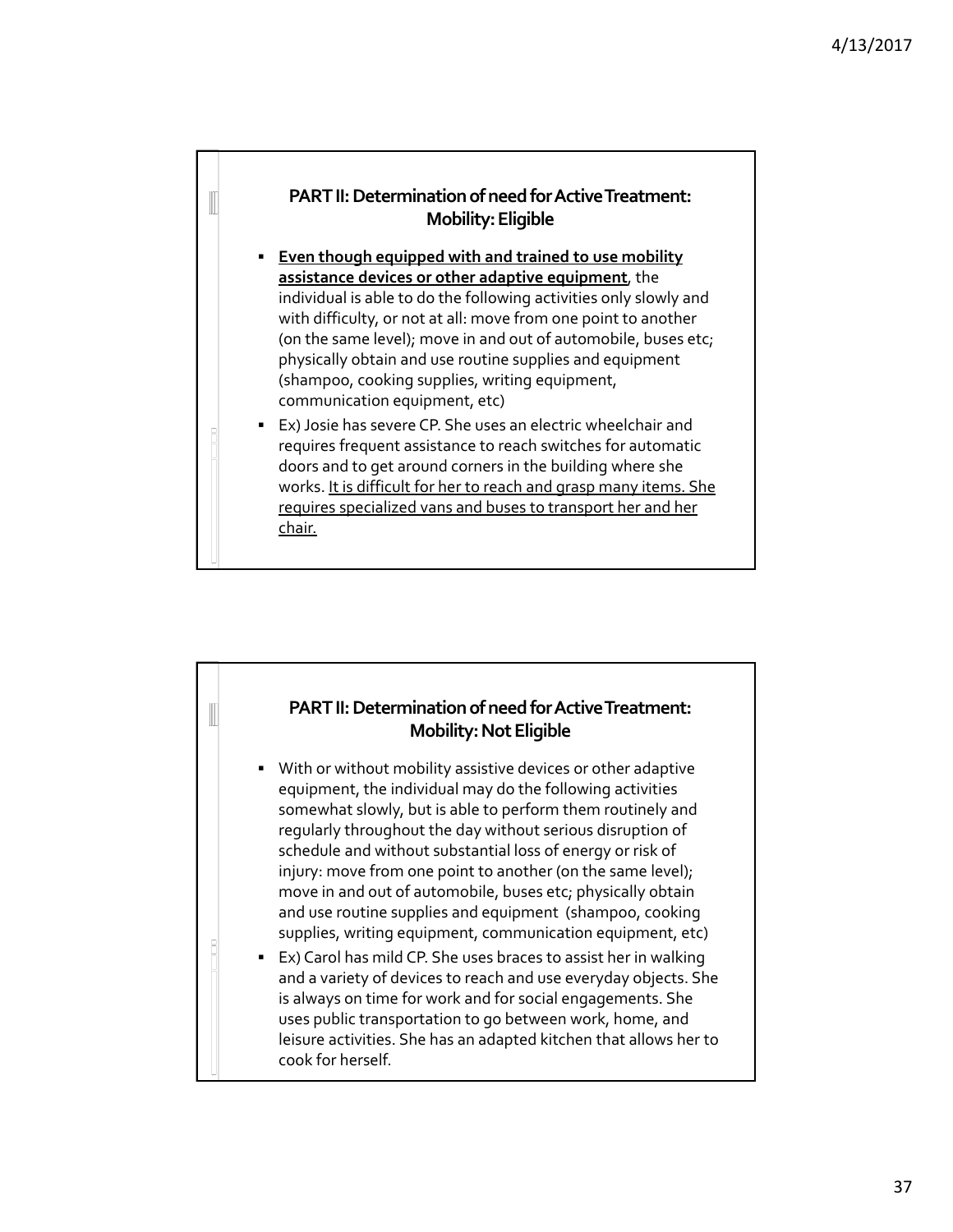

 Even with extra time and appropriate assistive technology (especially for communication), the individual does not demonstrate **the capacity to make independent, age‐appropriate reasoned decision**s in important areas of the individual's life (e.g. vocational, social, financial, legal, spiritual, familial, etc). Reasoned decisions are those which usually include the following elements: gathering of information; development of several options; assessment of the benefits and risks of each option; selection of a preferred option or creation of a prioritized list of options; revision of one's choices if the preferred option does not work out.

- Individuals who have shown the capacity to make reasoned decisions in some areas, but who choose not to make reasoned decisions in those or in other areas are usually NOT considered eligible in self-direction, because they possess the capacity for self direction (but choose not to use it).
- Ex) Anthony, a middle-aged man with mild ID, lives with his sister, who makes most of his decisions for him.Anthony appears content with this arrangement, although occasionally he gets angry about not getting his own way.When people at church invite him to a social function, he always says, "Ask Sue Ellen." He is not used to spending money. His sister picks out the clothes that he will wear each day. things have been this way all of his life.At first, it was his mother who made the decisions; now it is his sister.

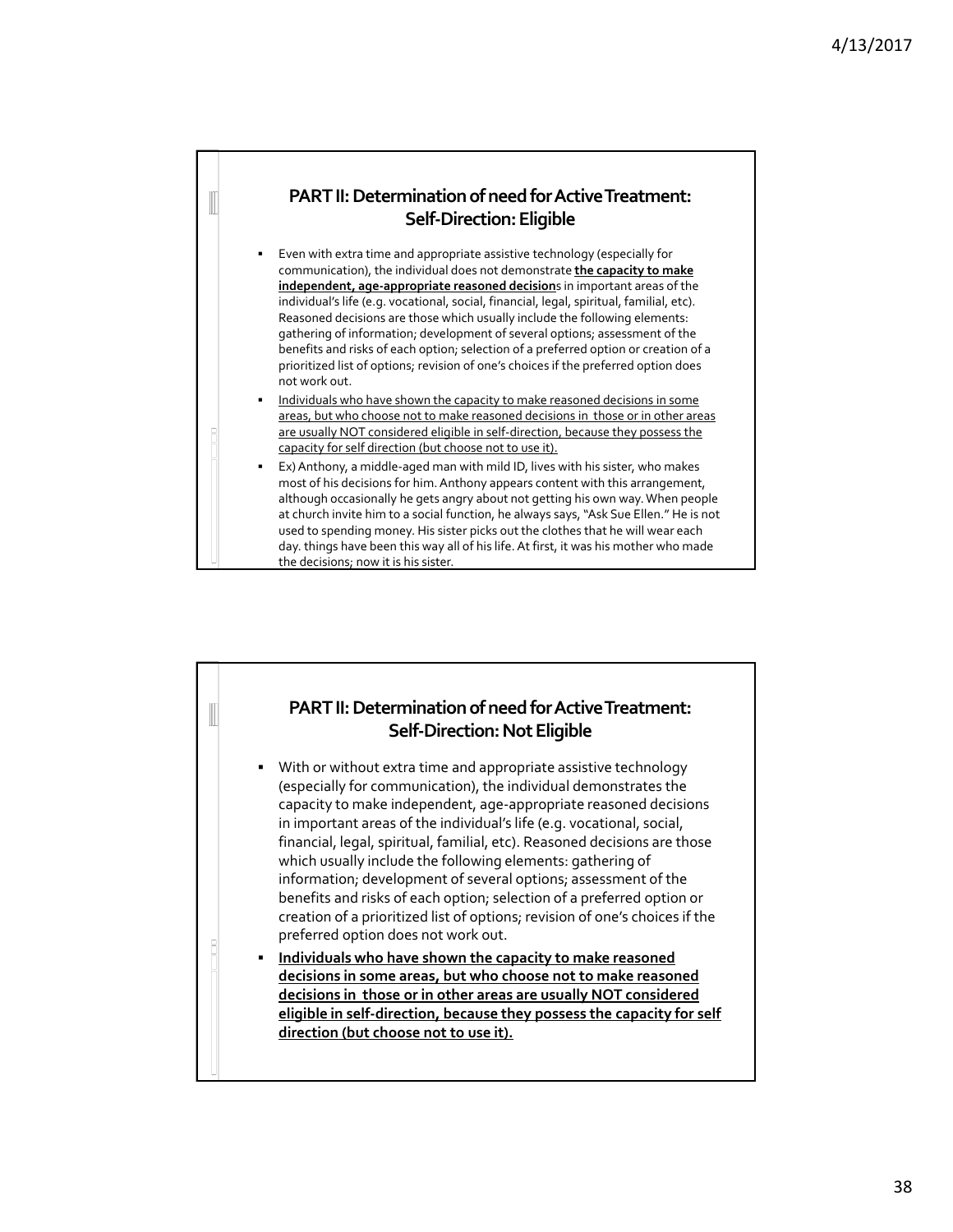#### **PART II: Determination of need for Active Treatment: Self-Direction: Not Eligible**

 Ex)Andrew, a middle aged man with mild ID, lives in an apartment on his own. His sister checks with him each day by telephone and visits him once a week to see how he is doing.They go over his money situation and his food supply and review his plans for the coming week.Andrew likes to make plans each week about going to movies or a sporting event. Sometimes he does things with his sister's family and sometimes he chooses not to. He is saving money for a DVD player and has about two months to go before he can buy one. He has two opportunities for a vacation next summer—one with Special Olympics in Seattle and one with his day program to Nashville. He is studying brochures and talking to friends who have been there, trying to decide which trip he wants to take.

#### **PART II: Determination of need for Active Treatment: Capacity for Independent Living: Eligible**

- With or without the use of adaptive technology**, the individual requires the supportive presence of other persons throughout the da**y in order to arise in the morning, prepare for the day, prepare meals, participate in work or day programs, learn to perform tasks independently, benefit from leisure time, associate with friends and family, and engage in other meaningful activity.
- The individual may need one or more of the following forms of support (or other supports not listed) regularly throughout the day: physical supports in accomplishing tasks; supervision and guidance in accomplishing tasks; coordination of activities and scheduling; emotional support; planning and assistance with decision‐making; implementation of behavioral plans; provision of equipment and supplies; personal safety; familiarity with and orientation to one's usual environment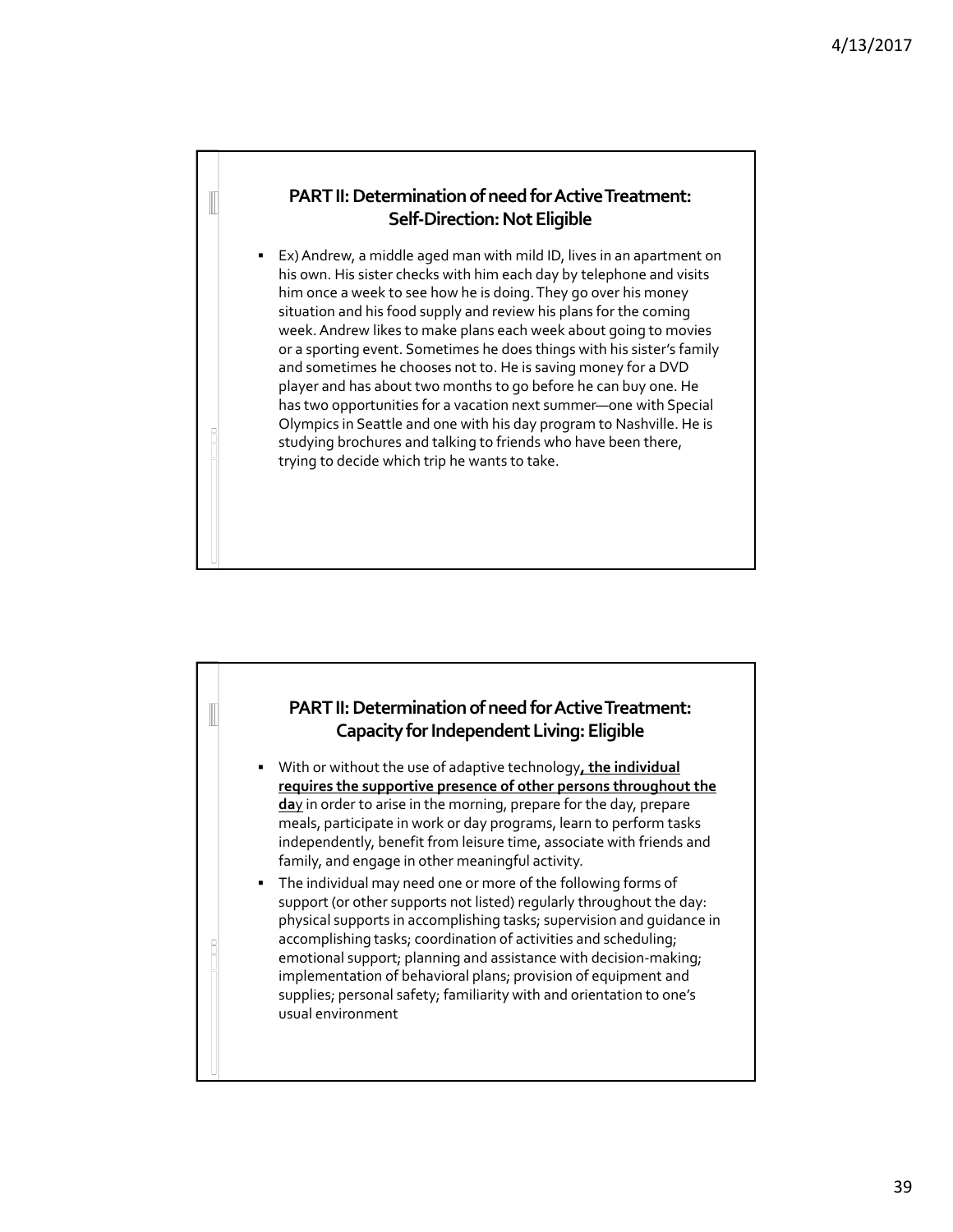#### **PART II: Determination of need for Active Treatment: Capacity for Independent Living: Eligible**

 Ex) Michael is a 37‐year old man with CP who uses a wheelchair exclusively. He requires physical supports to dress, complete his bathing and hygiene, and to prepare meals. He requires specialized transportation to go to work and to leisure activities. During fire drills at work and at home, Michael becomes confused and anxious and is not able to follow necessary steps to protect himself. Michael enjoys going to the mall, but becomes distracted when there are a lot of people and needs someone to help guide him and make decisions during such times.

#### **PART II: Determination of need for Active Treatment: Capacity for Independent Living: Not Eligible**

- With or without the use of adaptive technology, the individual functions satisfactory without the need for the supportive presence of other persons throughout the day in order to arise in the morning, prepare for the day, prepare meals, participate in work or day programs, learn to perform tasks independently, benefit from leisure time, associate with friends and family, and engage in other meaningful activity.
- **The person may benefit from, but does not require**, the forms of support listed in order to manage activity effectively throughout the day and week.
- Ex) Monroe is a 32‐year old man with CP who uses a wheelchair for longer trips, but ambulates with the use of braces during other times. He is able to get up, shower and dress himself, and get to work on time. He generally uses public transportation to get to work and to leisure activities, but sometimes he stays home on bad snow days and sometimes he chooses to go with groups for leisure activities (instead of going on his own). His weekend routine is to go to the mall on Saturday and to church on Sunday. Sometimes he goes alone and sometimes with friends or staff from his workplace. During drills, Monroe follows prescribed procedures for tornados and fires.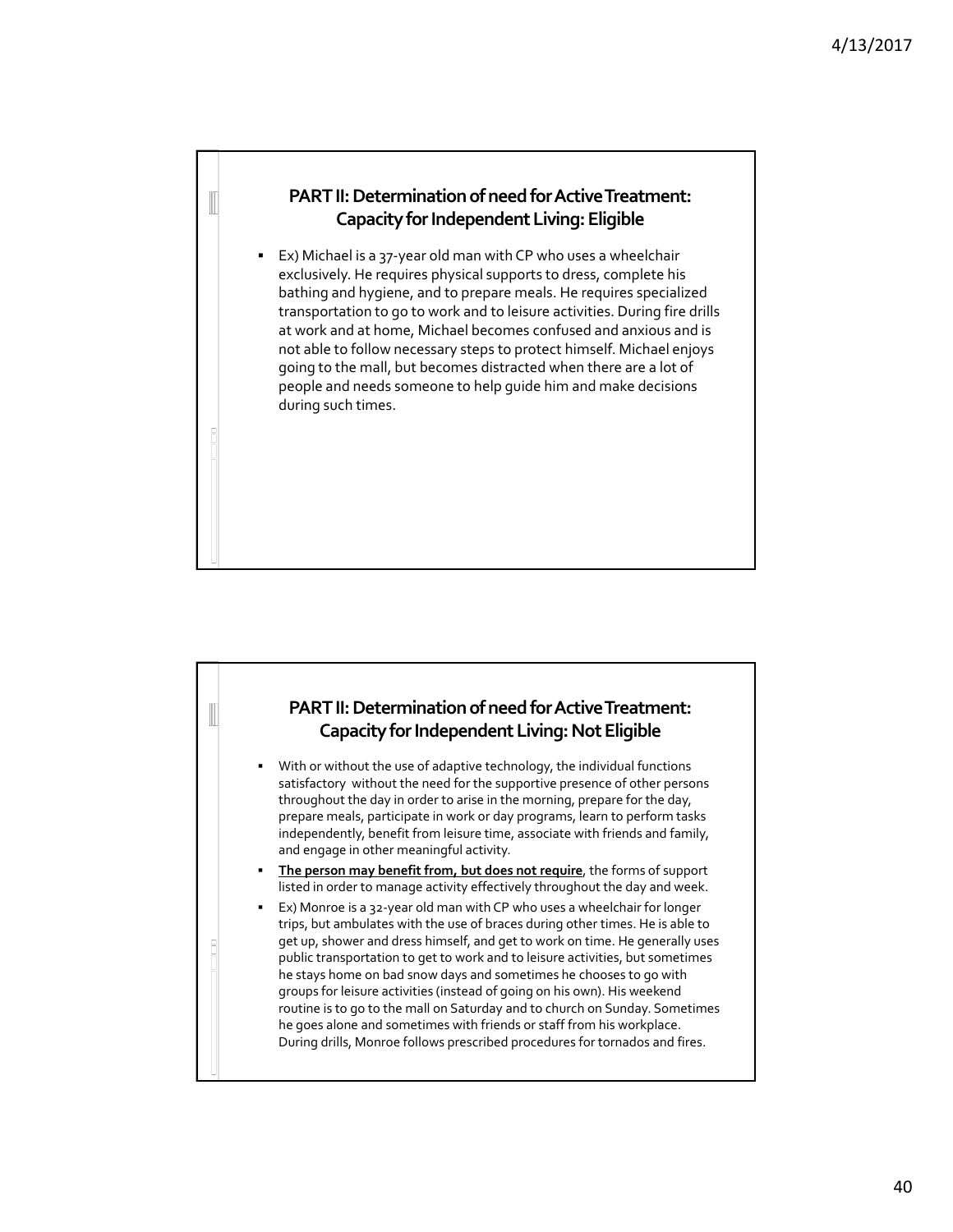

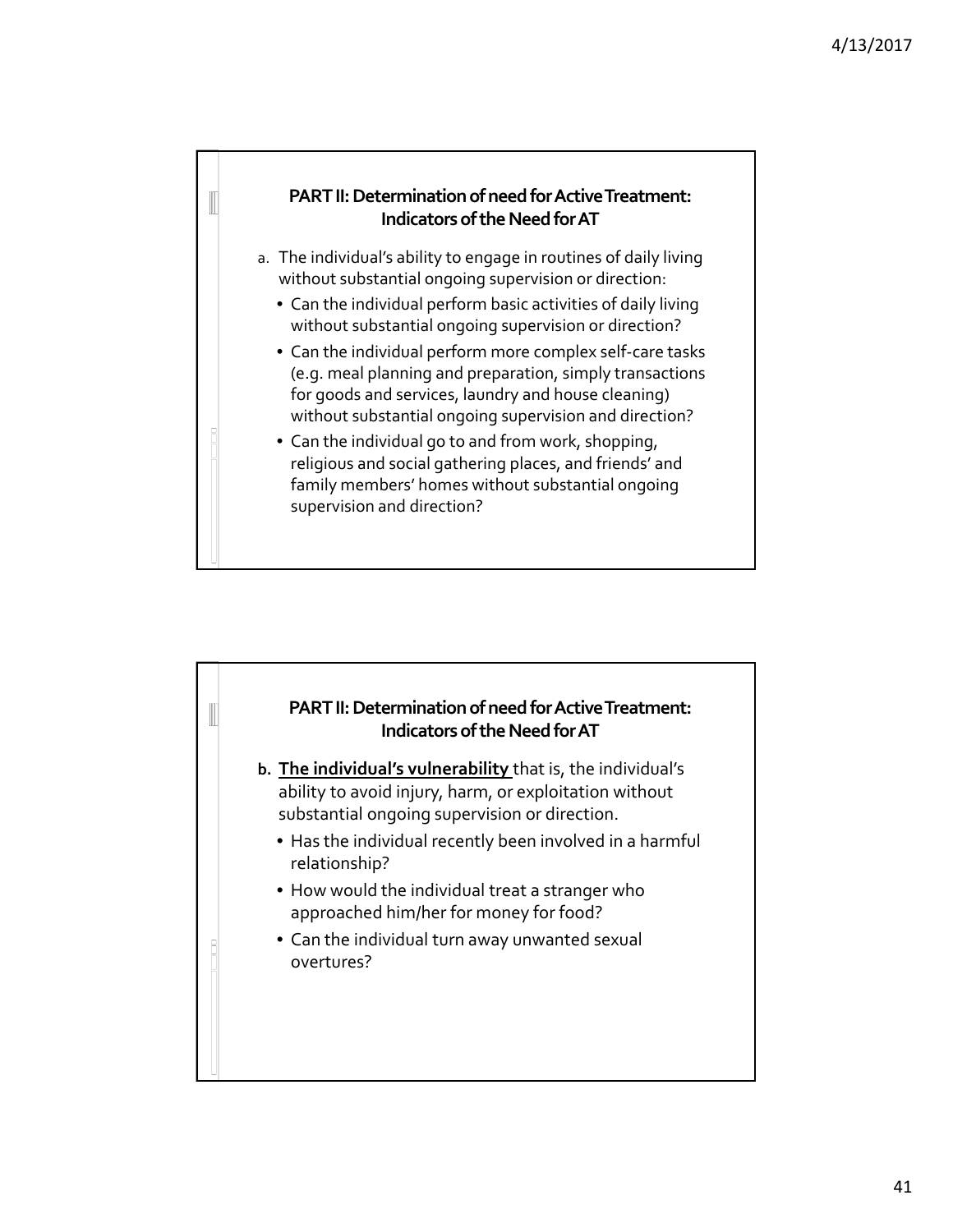

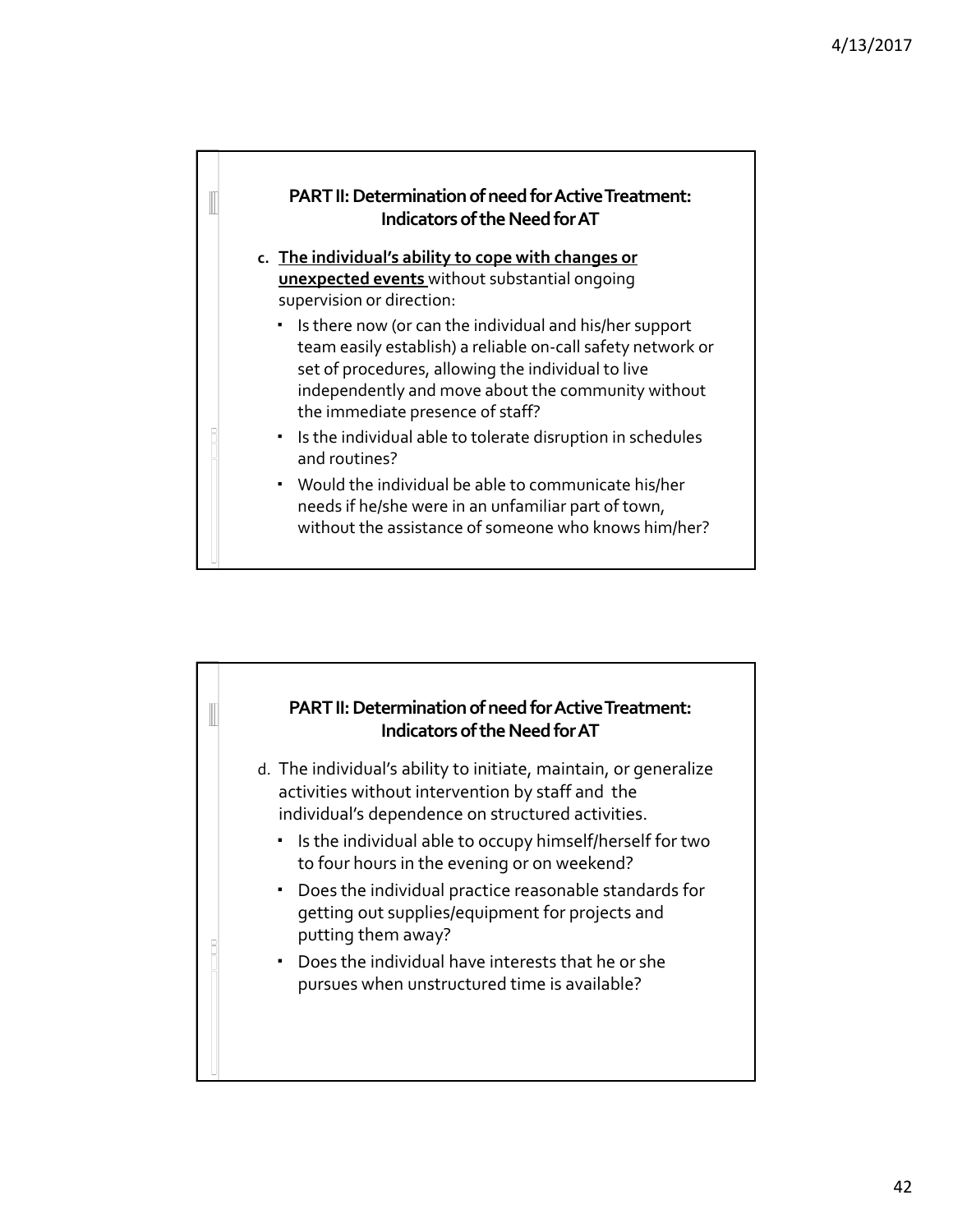

#### **PART II: Determination of need for Active Treatment: Indicators of the Need for AT**

- f. The individual's ability to recognize and react appropriately to emergencies, dangerous situations, and unusual events (power outrage, fire, robbery, out of money, illness, injury).
	- Does the individual avoid unusual or dangerous situations/experiences?
	- Does the individual have a sound instinct for dangerous or unusual circumstances?
	- When fearful or worried, does the individual ask for assistance if needed?
	- Can the individual demonstrate basic safety and shelter seeking procedures in the event of fire, tornado, and car accident?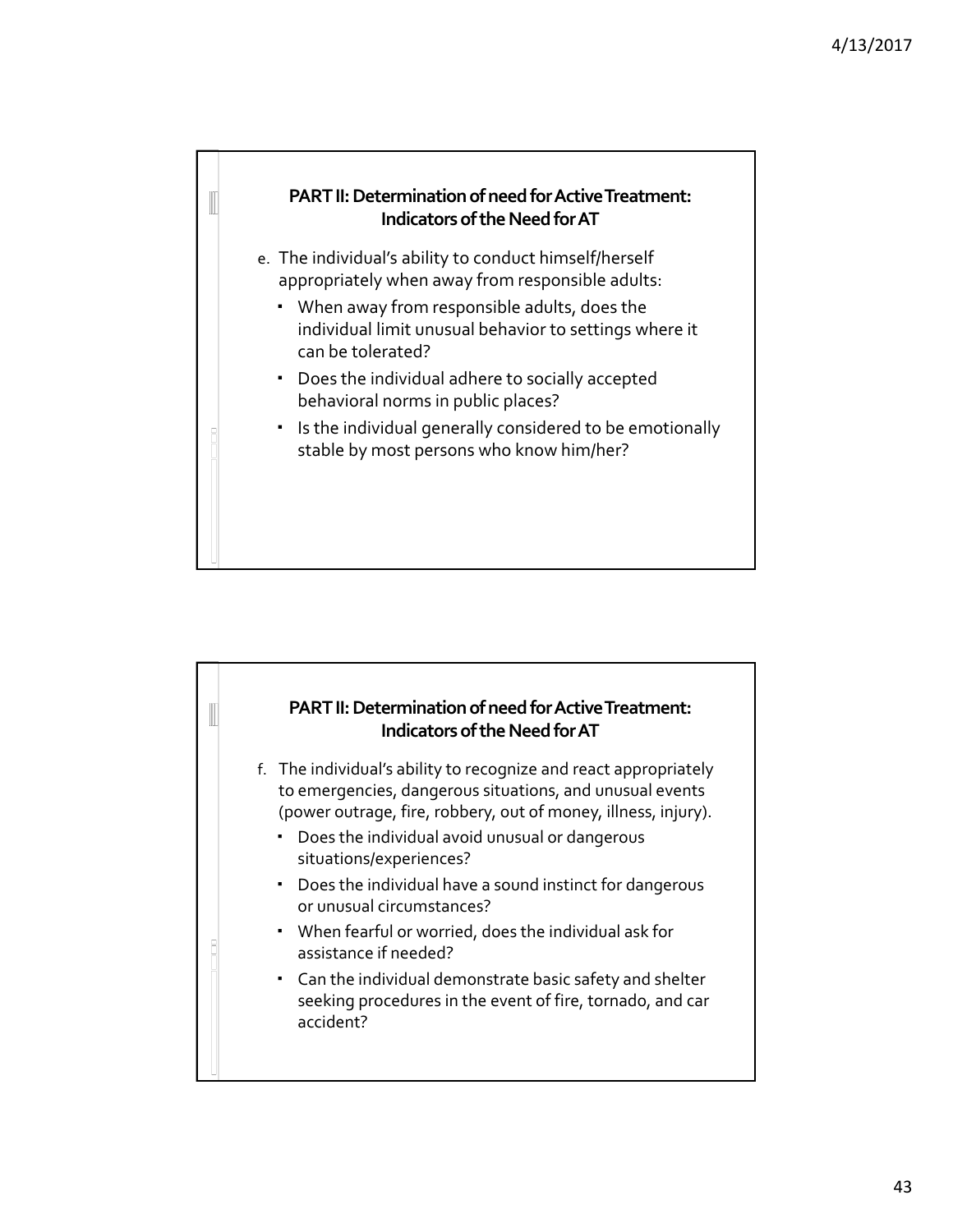

## **PART II: Determination of need for Active Treatment: Indicators of the Absence of a Need for AT** a. The individual is independent without aggressive and

- consistent training: Does the individual require repeated and consistent prompts, directions, or prompts in order to get through most activities of the day?
- b. The individual is usually able to apply skills learned in training situations to other settings and environments: if the individual has learned skills at home, at school, or in a day program, has he/she shown the ability to use those skills somewhere else?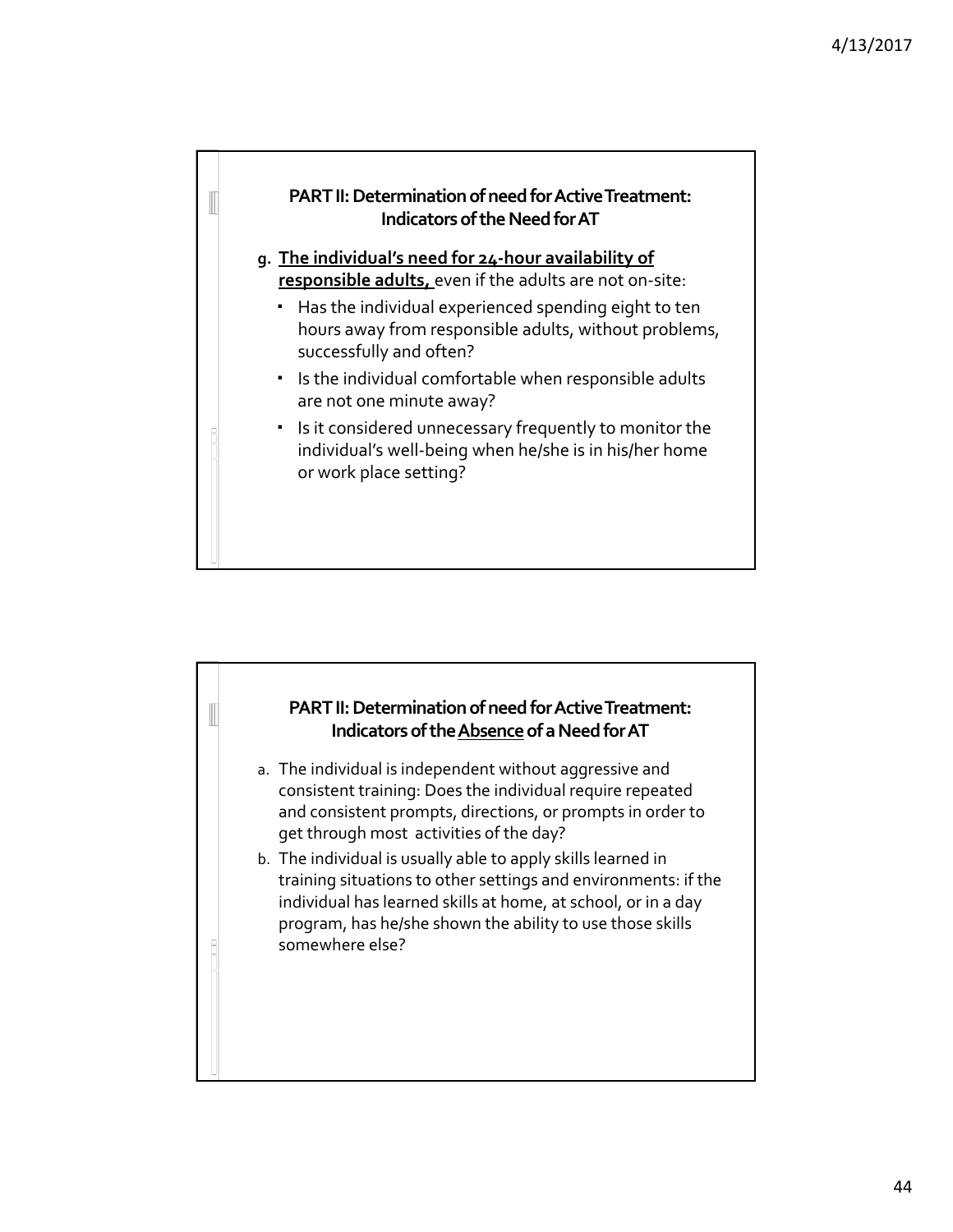

## **PART II: Determination of need for Active Treatment: Indicators of the Absence of a Need for AT**

e. The individual is able usually, to conduct themselves appropriately when allowed to have time away from the facility: (for person not now in a facility) does the person behave appropriately when he/she is not at home or in a structured residential or day program setting, especially when not receiving staff asssistance?

f. The individual does not require the range of professional services or interventions in order to make progress: has the individual demonstrated the capacity to grow, learn, and make gains in functioning, without the benefit of active treatment?